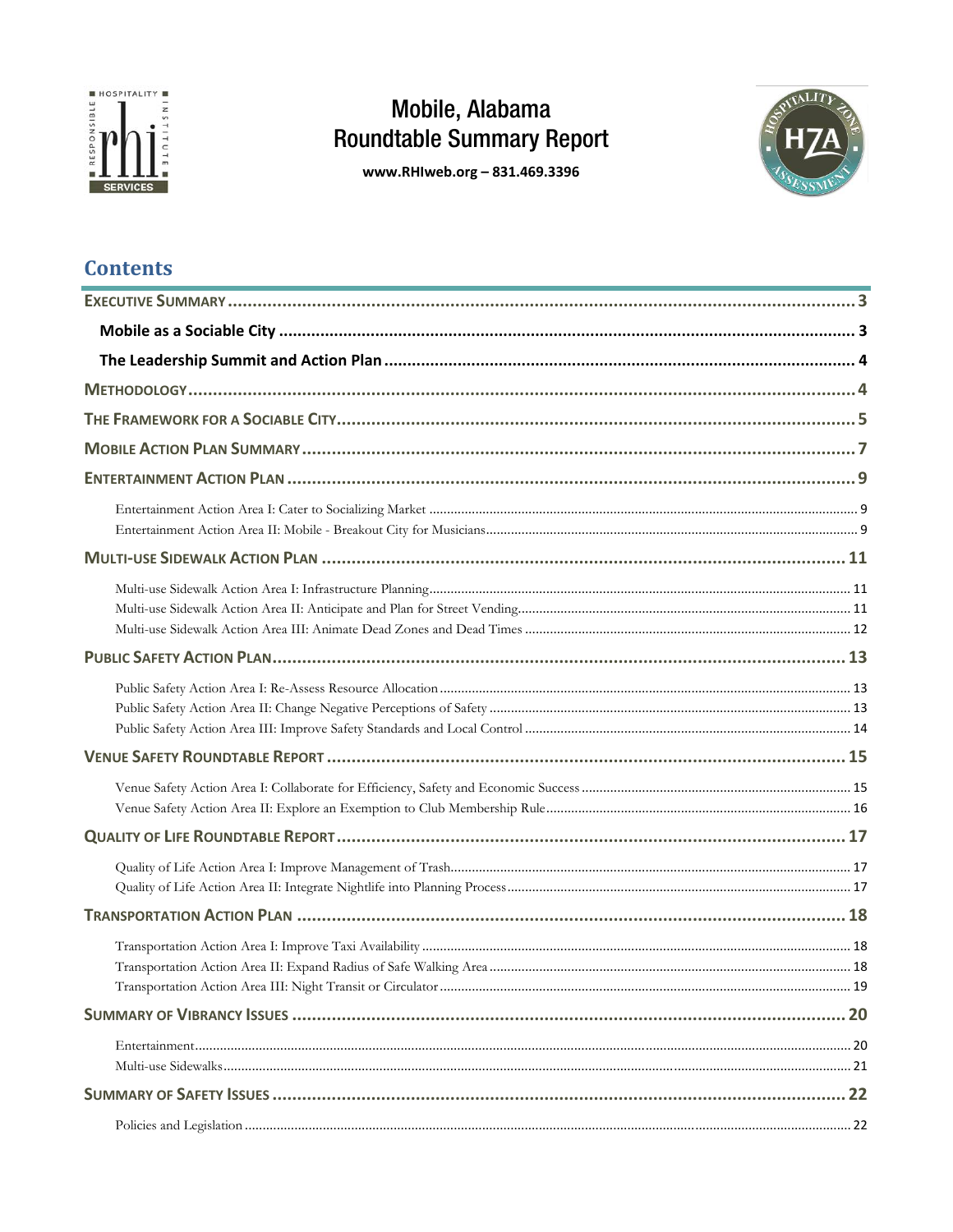| <u>Dances to Troperty Developmentalismus communications</u> |  |
|-------------------------------------------------------------|--|
|                                                             |  |
|                                                             |  |
|                                                             |  |
|                                                             |  |
|                                                             |  |
|                                                             |  |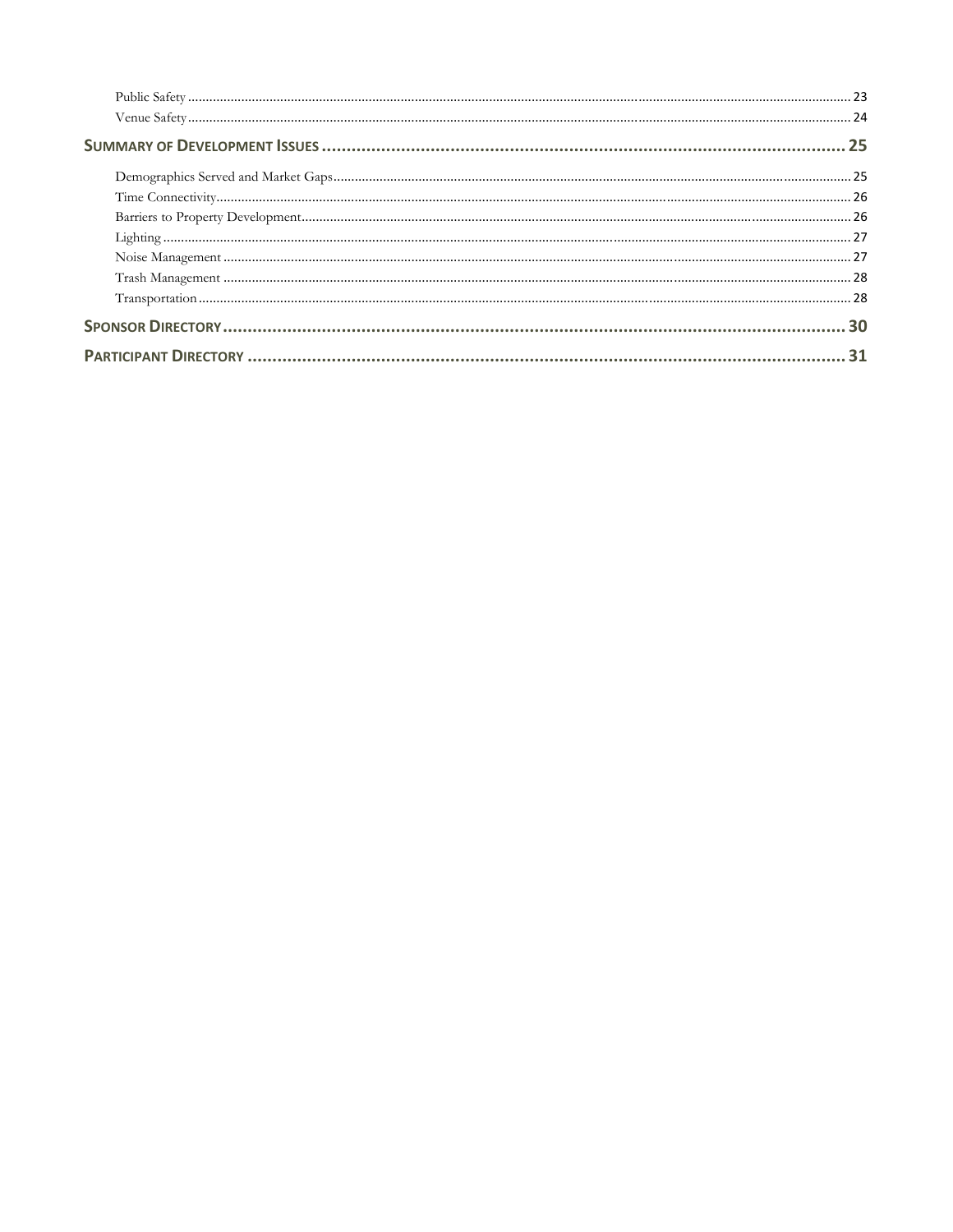# **EXECUTIVE SUMMARY**

The **Downtown Mobile Alliance** contracted with the Responsible Hospitality Institute (RHI) to facilitate a consultation known as the Hospitality Zone Assessment (HZA). This process is designed to assist communities in developing and managing their city's nighttime economy. The goal is to highlight a community's resources and assets, identify development opportunities, and define practical solutions to the risks associated with hospitality zones and specifically, evening and late‐night activity.

This process has been possible because of the generous sponsors of the assessment: **Mobile Bay Convention and Visitors Bureau, Budweiser Busch Distributing, Battle House Hotel**, and **Candlewood Suites**. These organizations and companies are to be commended for offering their financial support for a significant project that will result in a more sustainable and vibrant downtown.

A **"hospitality zone"** is an area of mixed or multiple uses that is distinguished by a high concentration of dining and entertainment businesses, such as restaurants, pubs, taverns, cafes and nightclubs. A hospitality zone often has an active street life and may serve as a center for community fairs, festivals and events during the day and weekends. While a hospitality zone centralizes amenities and attractions, it also has a higher potential for public safety and quality of life impacts.

RHI created the Hospitality Zone Assessment as an inclusive approach to assist communities in nightlife planning and management. By including a wide range of stakeholders in the process, a broad base of support and buy‐in is achieved. RHI has accumulated innovative strategies from cities worldwide, and through implementing the HZA in dozens of cities, brings the experience to facilitate a holistic discussion evaluating current strategies and policy effectiveness to help participants reach consensus on priorities and next steps.

When properly planned and managed, hospitality zones can be a prosperous investment. They drive community revitalization, increase property value and generate much‐needed revenue and employment. Yet without effective policies, regulation, monitoring and implementation, hospitality zones can be costly and lead to conflicts. RHI aims to help Mobile's nighttime economy reach its full potential.

## **Mobile as a Sociable City**

Downtown Mobile is an historic district in transition to becoming a destination for dining and entertainment. Empty buildings and vacant storefronts scattered throughout the area mark the passage of an evolving economy that now features a mix of long‐term and entrepreneurial start‐up businesses. A palette is being formed for a portrait of a downtown with great potential. Investments are being made to revitalize or create new residential units. Entrepreneurs envision future markets while property owners recognize emerging opportunities. Modernization and upgrades are driving optimism and dedication for transformation and transition.

Core business and government activity sustain a traditional weekday 9 to 5 economy, periodic events programmed throughout the year drive intense levels of street life and activity, and social venues offering dining and entertainment maintain some evening business before transitioning to a more active late-night economy.

Recent incidents involving a shooting death and other impacts on residential quality of life from disorderly behavior resulted in new local policy proposals including restrictions on under 21 year old access in licensed beverage businesses not providing food and a pending proposal for limits on weekday hours of licensed beverage business operation.

The evolution of downtown is in a fragile transitional stage and some sought postponement of the implementation of new policy until completion of the Hospitality Zone Assessment. New insights gained will help shape the future direction of Mobile, guided by the overall objective of enhancing vibrancy and the economic potential of downtown as a "destination for sociability" while simultaneously assuring reduction of risk to residents and visitors.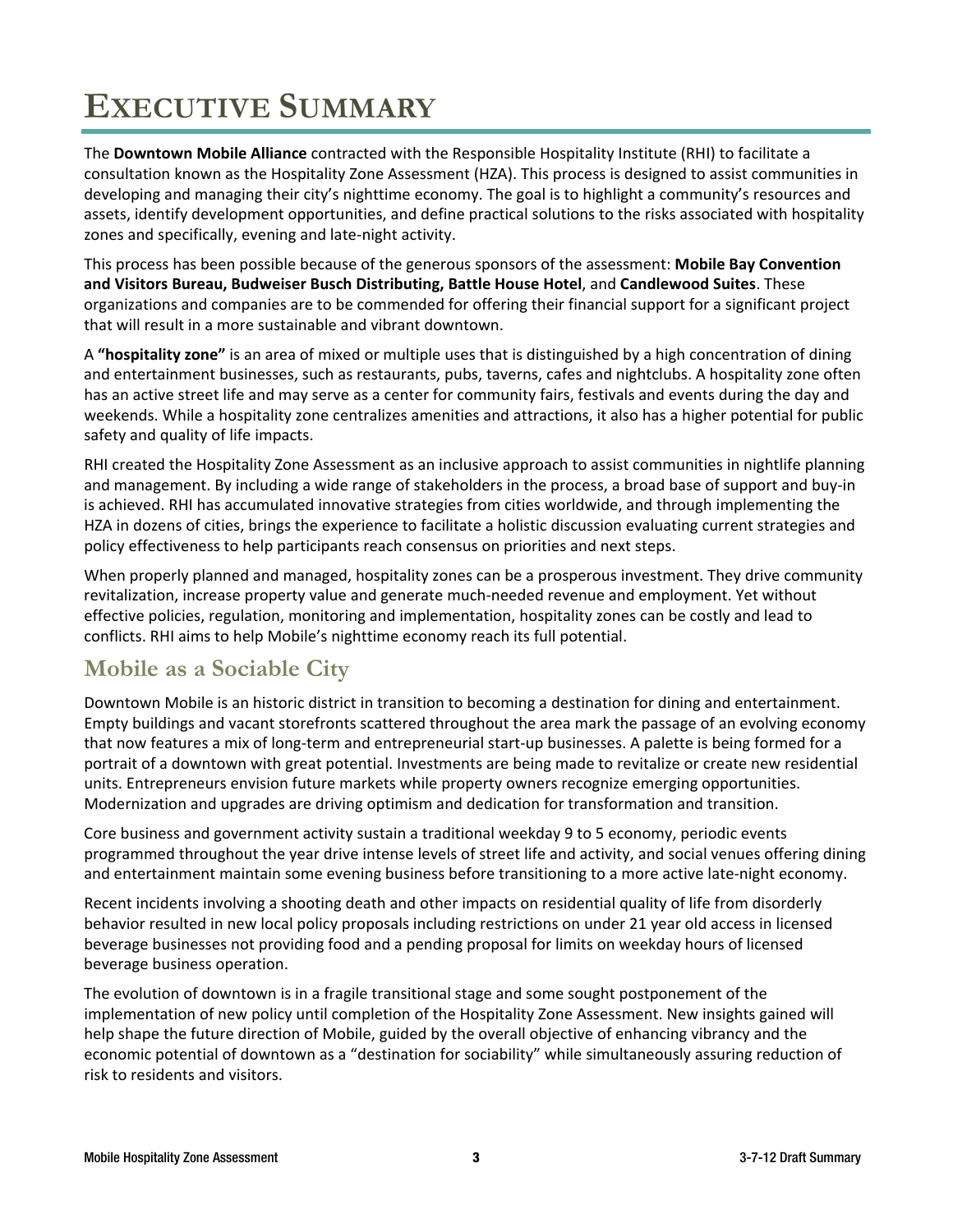## **The Leadership Summit and Action Plan**

This report consolidates input from six structured focus groups on each of the core elements of hospitality zone development, involving more than fifty individuals representing almost as many businesses and organizations. The recommendations will be presented on March  $7<sup>th</sup>$  to participants and others interested in prioritizing next steps to help establish Mobile as one of the nation's most sociable cities.

## **METHODOLOGY**

RHI staff worked primarily with Elizabeth Sanders and Carol Hunter, Downtown Mobile Alliance, in identifying a balance of representatives to serve as a planning body, or Transformation Team. Individuals were recruited who bring a broad understanding of trends and issues in Mobile's development, have credibility in the community as being fair and balanced, and have the ability to reach out to peers -and encourage participation in the Six Core Element Roundtables.

Jim Peters, President, and Allison Harnden, Vice‐President, Responsible Hospitality Institute, oriented all stakeholders to their role in the HZA process and next steps. The twelve members of the Transformation Team assisted in recruitment of representatives to attend Roundtables on RHI's Six Core Elements for Hospitality Zone Development. They are defined as follows:

- **Entertainment:** Nurturing talent and supporting venues that provide inter-generational entertainment.
- **Public Safety:** Adapting regulatory and compliance systems for an active nighttime economy.
- **Venue Safety:** Internal policies and procedures to improve service, safety and security.
- **Multi-use Sidewalk:** Managing public space use for events, entertainment, vendors and outdoor seating.
- **Transportation:** Assuring safe and efficient access to and egress from hospitality zones.
- **Quality of Life:** Managing impacts from sound, trash, traffic, nuisance behavior and disorder.

During the orientation, several key concepts were presented. The first focal point was to identify the "most Sociable Cities" and rate what factors made participants choose those cities. Many factors were identified, but universally they fell into three primary areas:

- **Safety**: A Sociable City is safe first and foremost. People feel comfortable walking at night,  $\overline{\phantom{a}}$ observe police or security monitoring the streets, and crowds are well managed both inside and outside of venues.
- **Vibrancy**: A Sociable City provides a variety of activities in public and private space for a mix of generations**.**
- **Development**: A Sociable City maintains the infrastructure to support the transition from day to  $\blacksquare$ evening to late-night activity, maximizing economic growth while minimizing risk and cost to public safety and quality of life. Well‐maintained streets and sidewalks, proper lighting, litter and waste management, property maintenance and efficient mobility management for pedestrians, taxis, public transit and private vehicles are all critical components of a development plan.

Finally, the orientation introduced four primary "life stages" that can be correlated with social interaction and lifestyles. While this represents a broad generalization, an understanding of the essential needs of people represented within the demographics of markets trying to be built can inform the optimum mix of dining and entertainment.

- $\mathcal{L}_{\mathcal{A}}$ **Singles:** Individuals in their late teens and early twenties who are exploring relationships.
- **Mingles:** Older singles, couples and social groups of any age with a common interest.
- **Families:** Introduction of children into couple relationships requires adjustment to going out.  $\Box$
- × **Jingles:** Business travelers on expense accounts, vacationers and empty nesters.

In preparation for the roundtable discussions, HZA participants were asked to work together to gather research and other pertinent information, and to do their own late-night tour / field study using RHI's checklist to observe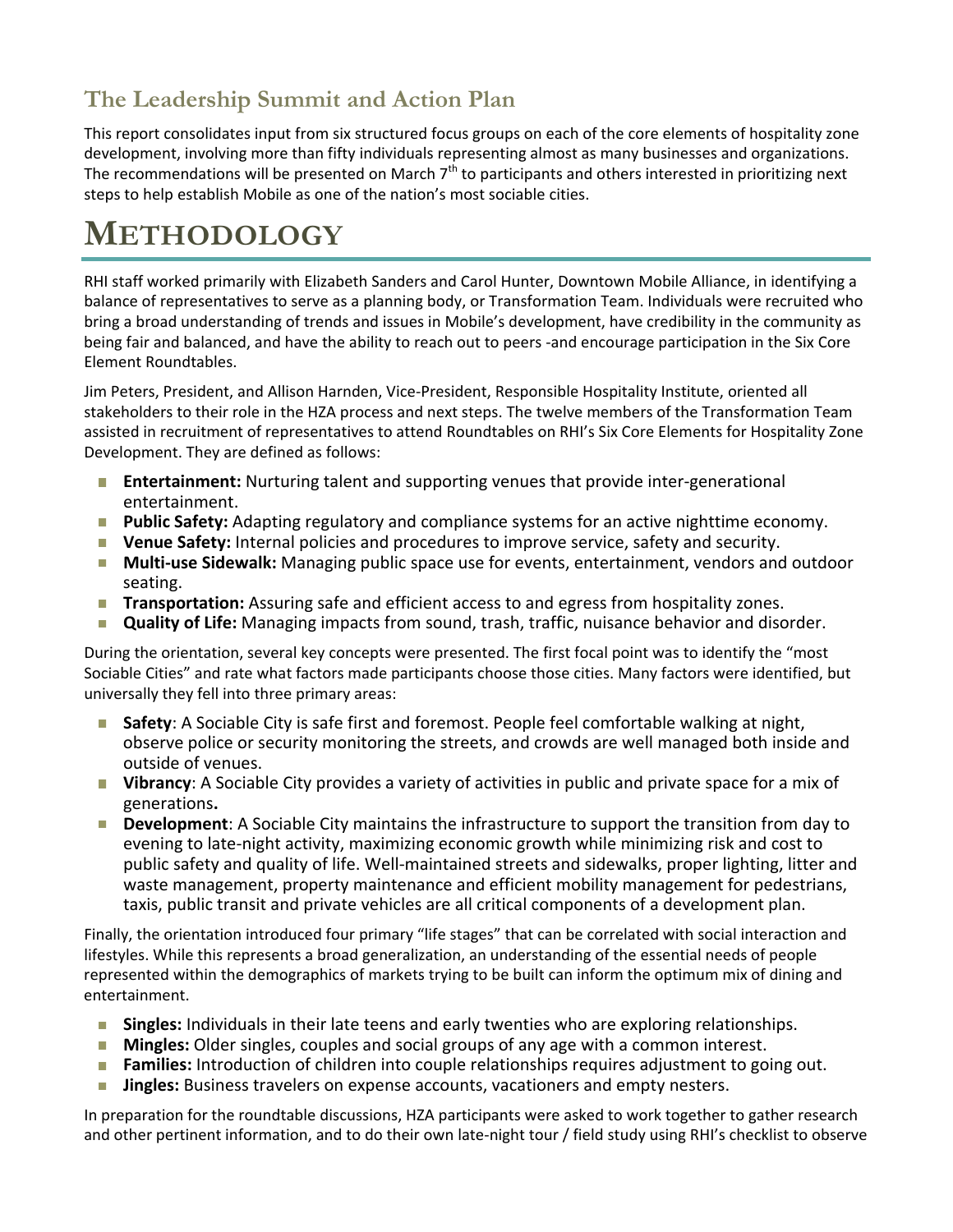inside nightlife venues and outside in the Hospitality Zone. Beyond fact‐finding, these assignments are as much about bonding and building trust amongst stakeholders.

## **THE FRAMEWORK FOR A SOCIABLE CITY**

What follows is a summary of observations by participants involved in the Hospitality Zone Assessment, challenges facing Mobile in its evolution as a sociable city, and identification of areas for improvement. There was considerable consensus from group to group, particularly in regards to the development of the infrastructure required to move forward with safety and vibrancy oriented plans.

Six roundtable focus groups were held over the course of four days in January, 2012 on the following topics: Entertainment, Multi‐use Sidewalks, Transportation, Quality of Life, Public Safety and Venue Safety. The six groups generated observations and key points that have been organized into three summary areas: Development, Safety, and Vibrancy. These three tenets of a Sociable City are required for cities to harness nightlife and sociability as an economic engine.

- The Vibrancy section encompasses discussion points from Entertainment and Multi-use Sidewalk roundtables.
- **The Safety** section encompasses discussion points from Public Safety and Venue Safety roundtables.
- **The Development** section encompasses key discussion points from the Quality of Life and Transportation roundtables, as well as information gathered from all six regarding demographic markets.

The first section includes the specific Action Plan for each of the six core elements for hospitality zone development. These actions are inter‐related, and in many cases, require improvements first in the basic areas of lighting, trash management and zoning standards for maintenance and compliance.

The second section is a summary, organized by Vibrancy, Safety and Development, which provides more detail on topics discussed and issues presented which serve to substantiate the Action Plan recommendations.

Successful implementation of actions will require an on‐going partnership to monitor progress and share success and resources.

*What follows is a summary of comments and observations made by individuals participating in the hospitality zone tour, Orientation and Roundtables. This summary is based upon preliminary discussions, has not been verified and does not reflect the sponsors of this project.*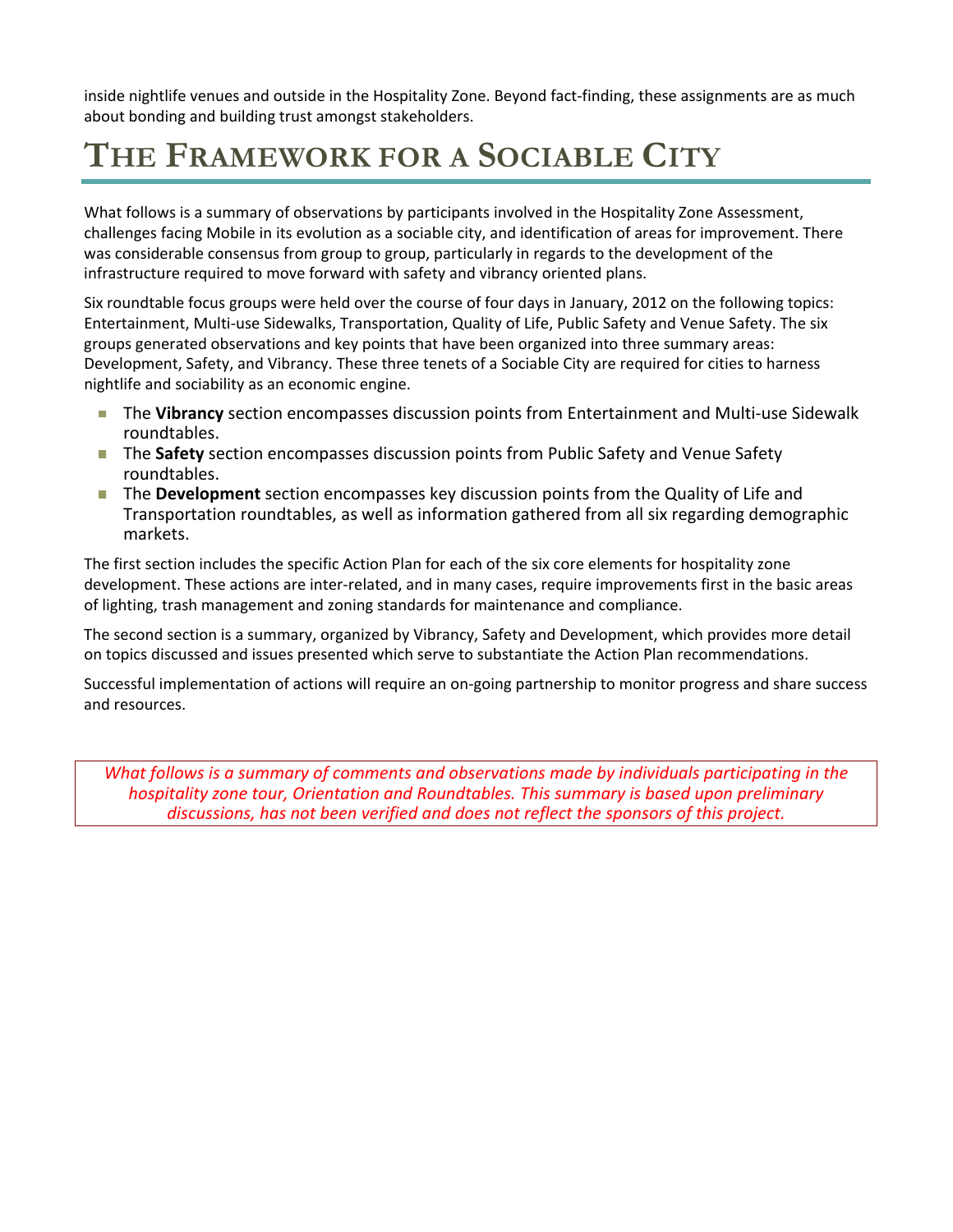Blank Page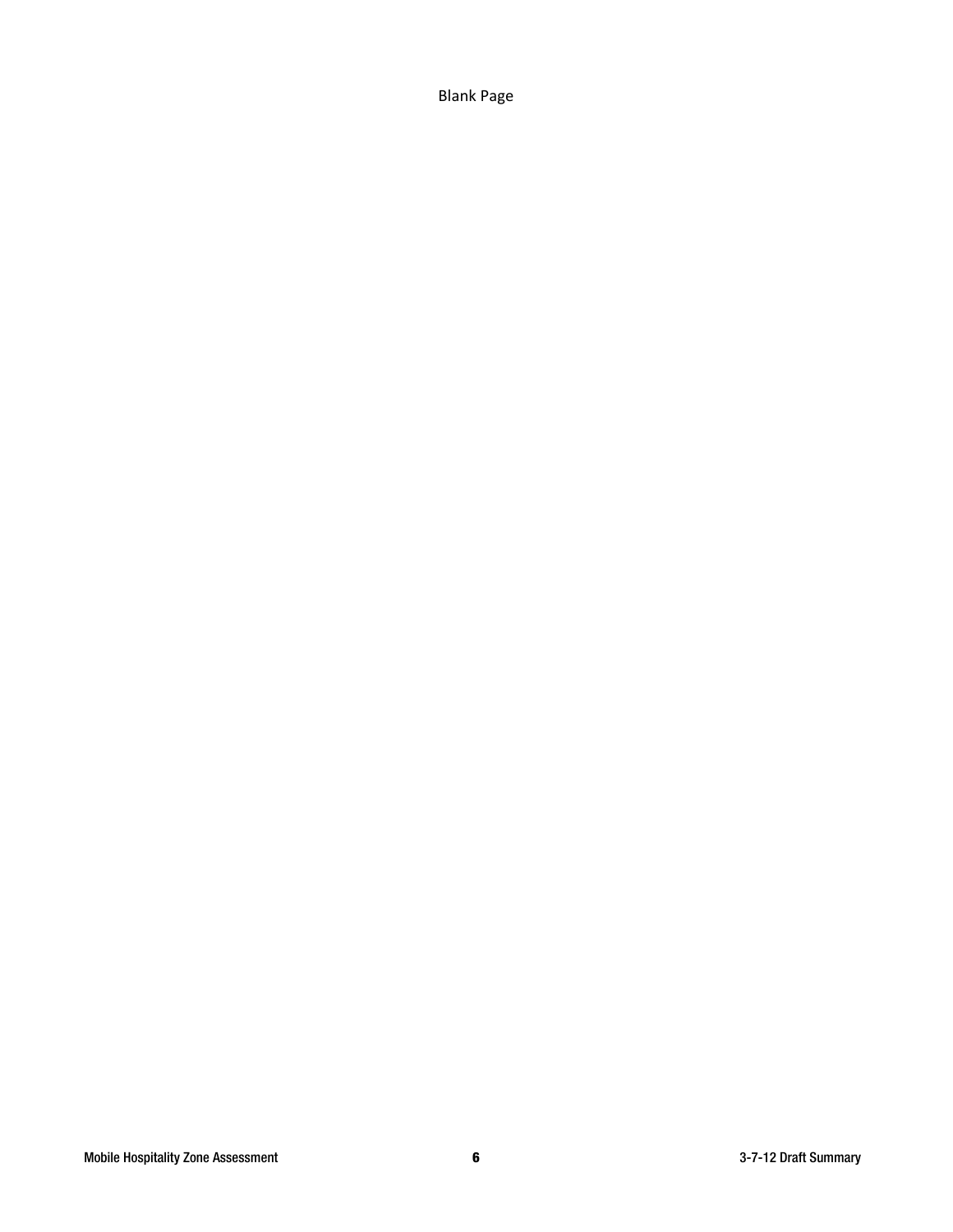## **MOBILE ACTION PLAN SUMMARY**

Note: Each of the six Roundtables uncovered a rich source of information on current strategies, issues and challenges. The following pages include a cumulative summary based on each Roundtable and other Roundtable sessions where relevant insights and suggestions were generated, presented in three sections - Vibrancy, Safety and Development. The Action Plan Recommendations focus on the six core elements and were developed to address many of the issues discussed. Some *specific areas will require future planning and action.* 

*Discussed and Identified as a Priority at Leadership Summit*

### **Entertainment Roundtable**

- 1. Cater to Socializing Market
- 2. Mobile ‐ Breakout City for Musicians

#### **Multi‐use Sidewalk Roundtable**

- 1. Infrastructure Planning
- *2. Anticipate and Plan for Street Vending*
- 3. *Animate Dead Zones and Dead Times*

#### **Public Safety Roundtable**

- 1. Re‐Assess Resource Allocation
- *2. Change Negative Perceptions of Safety*
- 3. Improve Safety Standards and Local Control

#### **Venue Safety Roundtable**

- *1. Collaborate for Efficiency, Safety and Economic Success*
- 2. *Explore Exemption to Club Membership Rule*

#### **Quality of Life Roundtable**

- 1. Improve Management of Trash
- 2. Integrate Nightlife into Planning Process

## **Transportation Roundtable**

- *1. Improve Taxi Availability*
- *2. Expand Radius of Safe Walking Area*
- 3. Night Transit or Circulator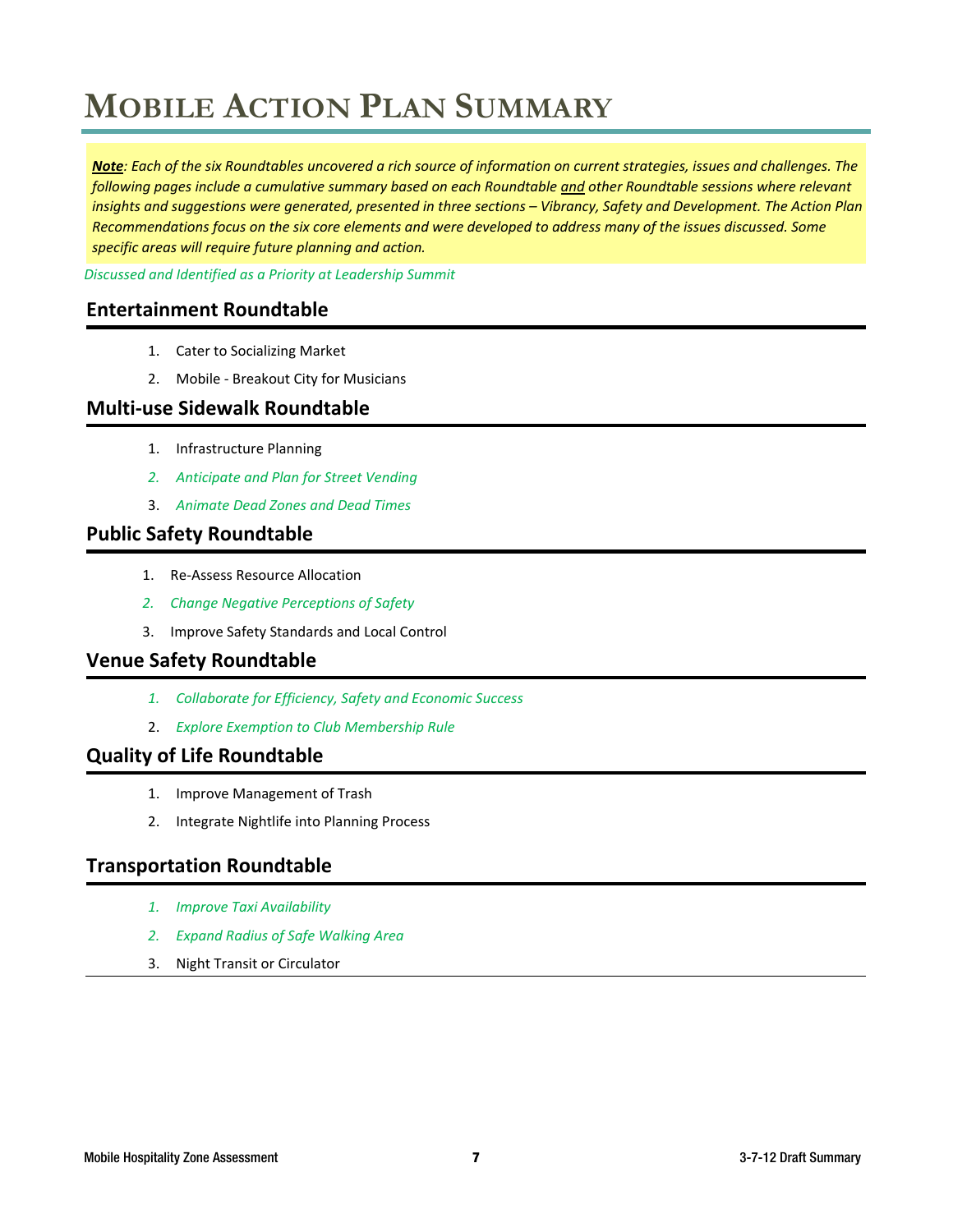Blank Page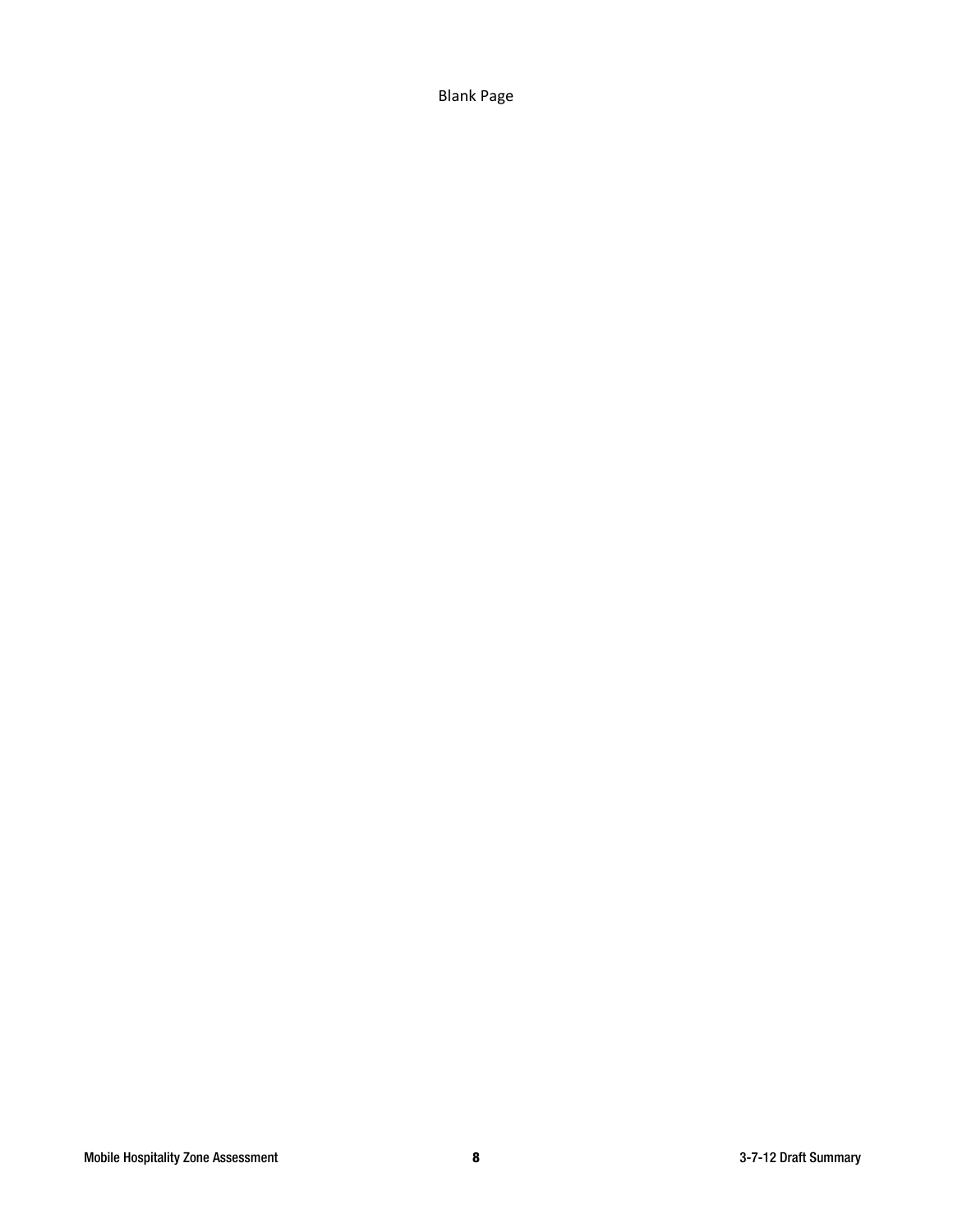## **ENTERTAINMENT ACTION PLAN**

With a desire to attract retail, an older clientele and more downtown residents, there are opportunities to tap local talent to animate dead times and create connectivity between daytime and late night activity. More coordination and awareness, as well as focusing on the after‐work transition time, can close this gap.

The overall objective of this work plan is to harness socializing and music as the attractive features to fill the slowest patronage period between 5:00‐10:00 p.m.

### Entertainment Action Area I: Cater to Socializing Market

The social experience is the common underlying attraction that draws people to larger downtown offerings such as ArtWalk and food cook‐offs, and smaller elements such as MOJO jazz club, speed dating, etc. There is an opportunity to reinterpret existing and potential activities under the umbrella of socializing.

- Surveys: Conduct surveys in greater Mobile and downtown to determine what people do after work. (grocery shop, mall, gym)
- Identify Activities: Do an inventory of smaller activities that could be re-expressed as socializing (yoga, trivia, etc.)
- Promote New Brand: Collect both larger and smaller elements under one brand: e.g. "The Living  $\Box$ Room of the City." Promote via various marketing channels online and in print form.

### Entertainment Action Area II: Mobile - Breakout City for Musicians

Mobile has a long history of being a cultured city and playing host to a variety of talented people in the area. Downtown Mobile Alliance's Urban Emporium is an incubator for retail talent. Expanding the incubator theme as a model to develop and retain local musical talent could also attract emerging artists from outside Mobile.

- **Partner Outreach:** Engage partners that support music and artists, including JADA Entertainment to organize and facilitate new events to support music.
- **Inventory Performance Space:** Inventory seats, dance floor, square footage of stage and current/desired entertainment type.
- **ArtWalk as Template:** ArtWalk is an event that has taken little money to produce, but after years of development has elicited a large and loyal following. A similar event can be done to promote music: A musical version of ArtWalk.
- $\mathcal{L}_{\text{max}}$ MusiConnect: Connect musical talent with downtown performance venues. Bayfest attracts submissions from upwards of 400 musicians that can be invited downtown to showcase their music in downtown parks, street corners or venues.
- **Use Social Media:** Use LodaLive and Facebook to engage local musicians into a competition. Fan base can vote online and be drawn downtown to see finalists perform live.
- Promote Outside Mobile: Convention and Visitors Bureau representatives traveling to other cities to recruit conventions can take talent with them to set tone and promote a music brand.

#### **6 Month Milestone:**

Develop concept and process for a Music Walk.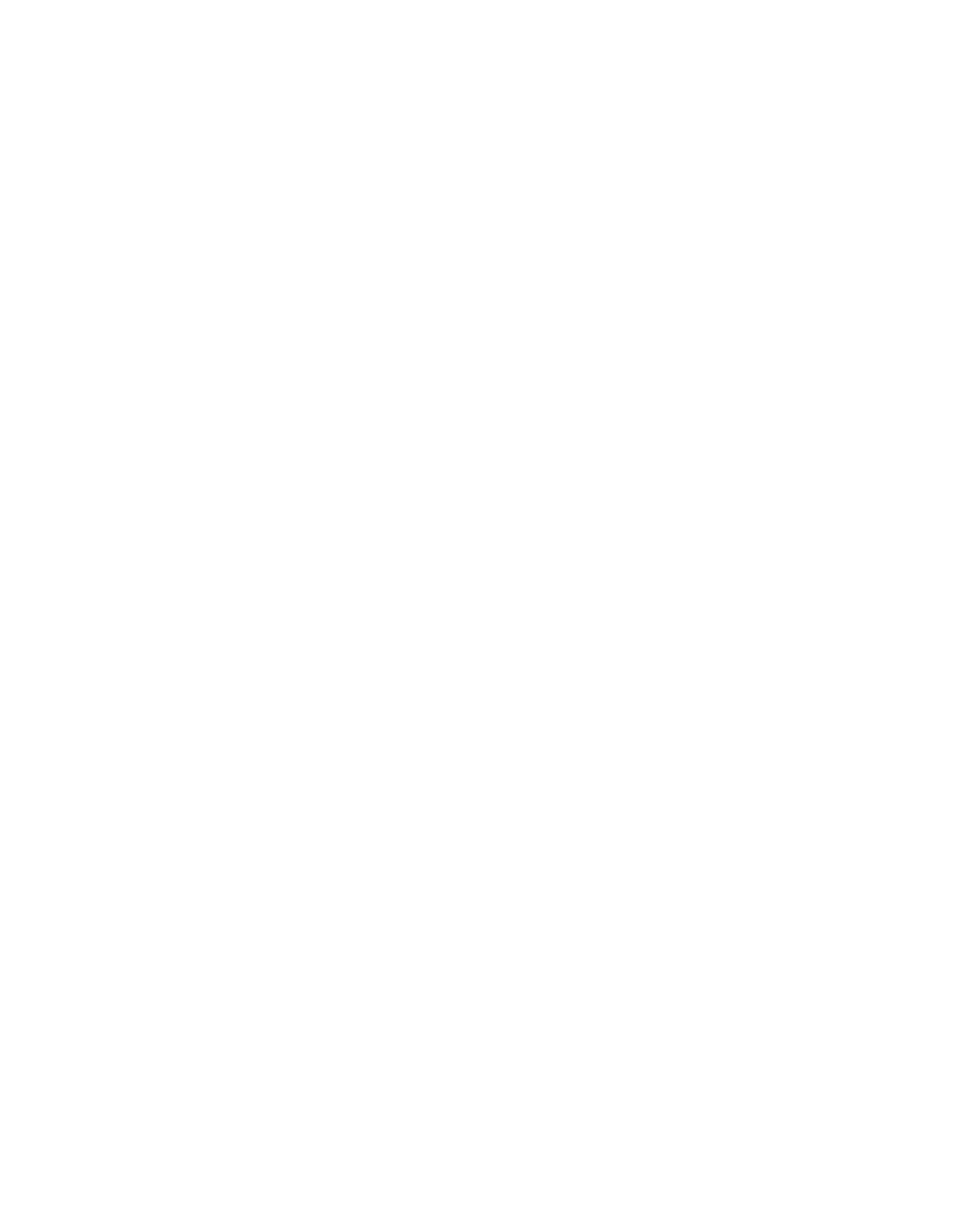## **MULTI-USE SIDEWALK ACTION PLAN**

Downtowns are social magnets that draw people who want to see and be seen. The suburban social experience is more predictable, usually with a predetermined specific destination in mind. In the urban socializing experience, the entire downtown or district is the destination. There is spontaneity in choosing what to do and where to go. Surprise and discovery make the experience unique and delightful.

Mobile has been successful in enlivening public social space – sidewalks, parks, plazas – during special events. But during the week, closed businesses (either vacant or daytime‐only businesses), lack of activity and expanses of darkness create dead zones that impede vibrancy needed to facilitate comfort among a wider range of people to patronize downtown at night.

## Multi-use Sidewalk Action Area I: Infrastructure Planning

For Downtown Mobile to achieve contiguously vibrant public space, it will require policy and infrastructure improvements.

- **Inventory of Improvements:** Conduct an inventory and document improvements needed to make better use of public space for socializing.
- **Sidewalk Café:** Review and streamline process by which to open a sidewalk café; flowchart the process and educate public.
- **Den Container:** Evaluate impact of proposed Entertainment District Ordinance to allow open containers in designated areas on crowd management issues on streets and sidewalks. Determine how the ordinance might improve other practices.
- Lighting: Create connectivity with islands of light to draw people along. Consider attaching a  $\mathcal{L}_{\mathcal{A}}$ lighting requirement to city business license for night businesses. After all, the safer people feel, the more customers will come.
	- Floodlight is needed to bridge darkness between St. Francis and St. Michael.
	- Encourage businesses to attach lights to their buildings.
	- Regents can identify common pathways used at night.
	- GIS has maps which show where lighting is located downtown.

Multi-use Sidewalk Action Area II: Anticipate and Plan for Street Vending

Create a vendor plan to prevent costly impacts to downtown, as well as to anticipate growth of food truck trend.

#### *Priority Discussed at Leadership Summit*

- *Convene stakeholders: Get input from City revenue, vendors, City Engineering, Right of Way, Environmental, Health Department, Downtown Alliance.*
- Clarify standards and process for safe vending.
- Review and update codes.
- **Contact the Revenue Department to determine whether street vendor revenue is being captured.**
- **EDUCATE SPECIAL EVENT SHOW STEPS IN A LIGATE SPECIAL EVATABLE SPECIAL EVATABLE FROM SULSIDE IS CONCELLED** Educate from outside Mobile.

#### **6 Month Milestone:**

- **Pamphlet by City Engineering on proper grease disposal.**
- Vendor Webinar produced and attendance mandatory before getting license.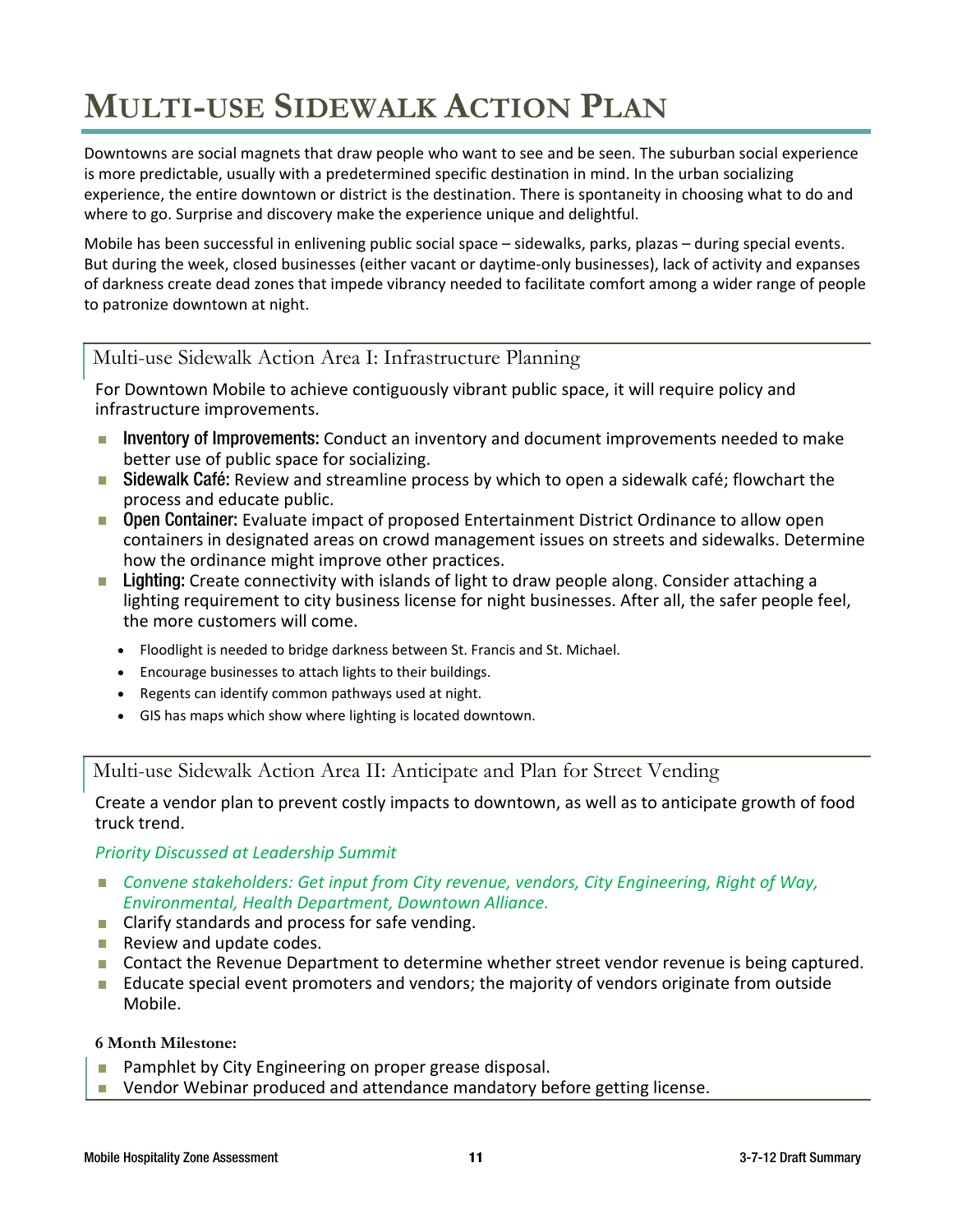## Multi-use Sidewalk Action Area III: Animate Dead Zones and Dead Times

- Identify Areas to Animate*: Inventory what exists in terms of animation on the street – sound, light, sights. Then work to fill gaps. Identify suitable locations to position street entertainers, vendors, lighting, public art, wooden cutouts for photo ops, etc.*
	- Obtain maps from Alabama Power (Sam Covert) and City (Mary Beth Bergin) to document where lighting is located.
	- *Enlist DMA's Regents (Clayton Ratledge) verify and document lighting and dead zones on maps*
	- *Involve Devereaux Bemis from Historic Development Commission*
	- *Town hall meeting with businesses to enlist their support in animating dead zones*

#### Develop and tap

- **Promote Connectivity:** Use street entertainment and Music Walk events to promote vibrancy in focused areas.
	- Review and update codes related to street performance and vending.
	- Develop and tap local talent. Involve the following organizations: university drama, music, art departments. Centre for the Living Arts, Mobile Arts Council and Bob Sain were specifically named.
	- Determine best days/times for both customers and performers to program activity and keep it consistent.
	- Expand brand and understanding of entertainment beyond music use spontaneity, surprise, discovery and experience i.e. "Downtown is your Canvas."

#### **6 Month Milestone:**

- Plan created for fall Music Walk  $\mathcal{L}_{\mathcal{A}}$
- Convene buskers and music schools.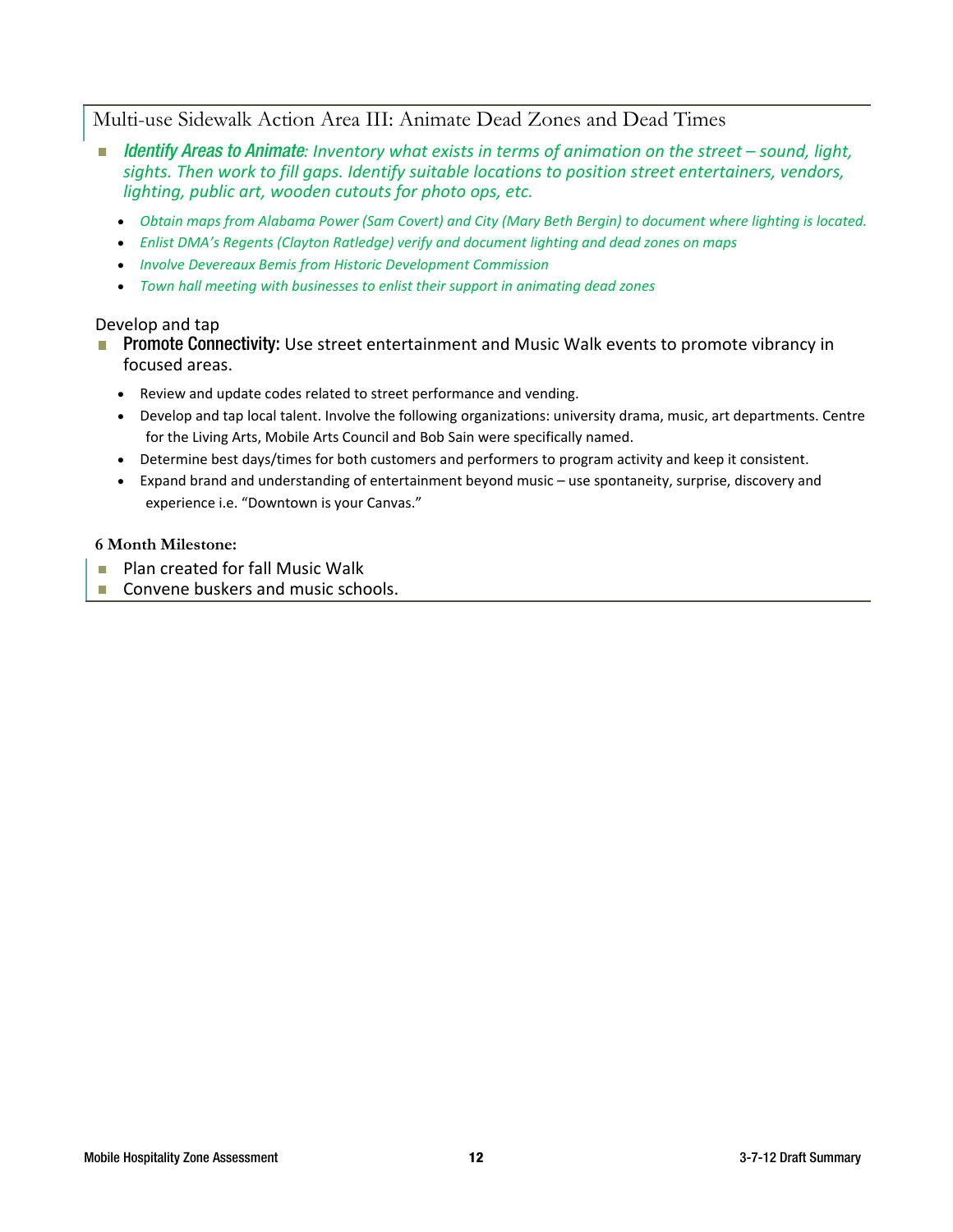# **PUBLIC SAFETY ACTION PLAN**

One participant observed, "It's not what you do know that scares you. Fear is what you don't know." Locals know that, while boarded up vacant buildings aren't pretty, they're innocuous. Suburbanites "hear downtown is unsafe," and believe it. Hotel guests and visitors don't have pre‐conceived notions; for them, perception is reality. Their feedback indicates they don't like walking to restaurants past Cathedral Square and dead zones with dilapidated buildings that lie in sections of Dauphin Street. They're approached by panhandlers. Garbage cans sit outside businesses whether they are open or closed. Darkness, presence of homeless and lack of people on street send cues that the area is unsafe.

With an average of 700 overnight stays in downtown Mobile each night, there are potentially 700 negative impressions made daily. Visitors leave Mobile convinced it's dangerous. In reality, although downtown had a rough summer with a murder and three shootings, crime numbers downtown are quite low. But when it is serious, it's a big story for weeks, further entrenching negative perceptions of safety.

## Public Safety Action Area I: Re-Assess Resource Allocation

Determining an appropriate balance between resources and economic activity at night correlates to transportation systems, lighting, presence of more public safety stakeholders, traffic management, fire, BID, and police. There is a need to identify night activity to demonstrate and justify need for improvements.

- **Correlate Resources to Economic Activity:** Assess economic activity and contribution of nighttime economy then correlate it to resources that are currently allocated.
	- **Police Resources:** Help people understand the value of a core group of officers familiar with the intricacies of managing a complex downtown environment. Document current patronage numbers, as well as potential patronage by calculating total seating occupancies of night businesses to inform and relate to number of officers needed downtown.
- Engage with Sherriff's Department: Until such a time that police supply is optimum, consider  $\overline{\phantom{a}}$ supplementing public safety staffing with sheriff's department resources. There are no jurisdiction issues between county and local police. Sherriff officers already work Mardi Gras.
- **Extend BID Regent Hours:** Explore feasibility of extending or rescheduling ambassadors to cover peak time. Identify other cities that have done this and use their model. (See Norfolk, VA Case Study)
- Assign Most-Suitable Officers: Allow input from field supervisors on proposed officer transfers.  $\Box$ Assign officers best qualified to work in Entertainment District to downtown precinct.

#### **6 Month Milestone:**

Method to expand safety presence: Regents, officers, businesses.

Public Safety Action Area II: Change Negative Perceptions of Safety

It's easy to say addressing safety is someone else's problem to deal with, when in reality each stakeholder group holds a part of the solution. Improved communication is needed to help seemingly disparate stakeholders to see their connections. Convening a Sociability Safety Alliance could serve as a mechanism to connect resources and overcome perceptions of safety, as well as assure improved behavior to reduce risk.

Identify Safe Routes: In New Orleans, concierges encourage people to walk, but direct them on active routes rather than side streets. To create a similar plan in Mobile, convene police and stakeholders that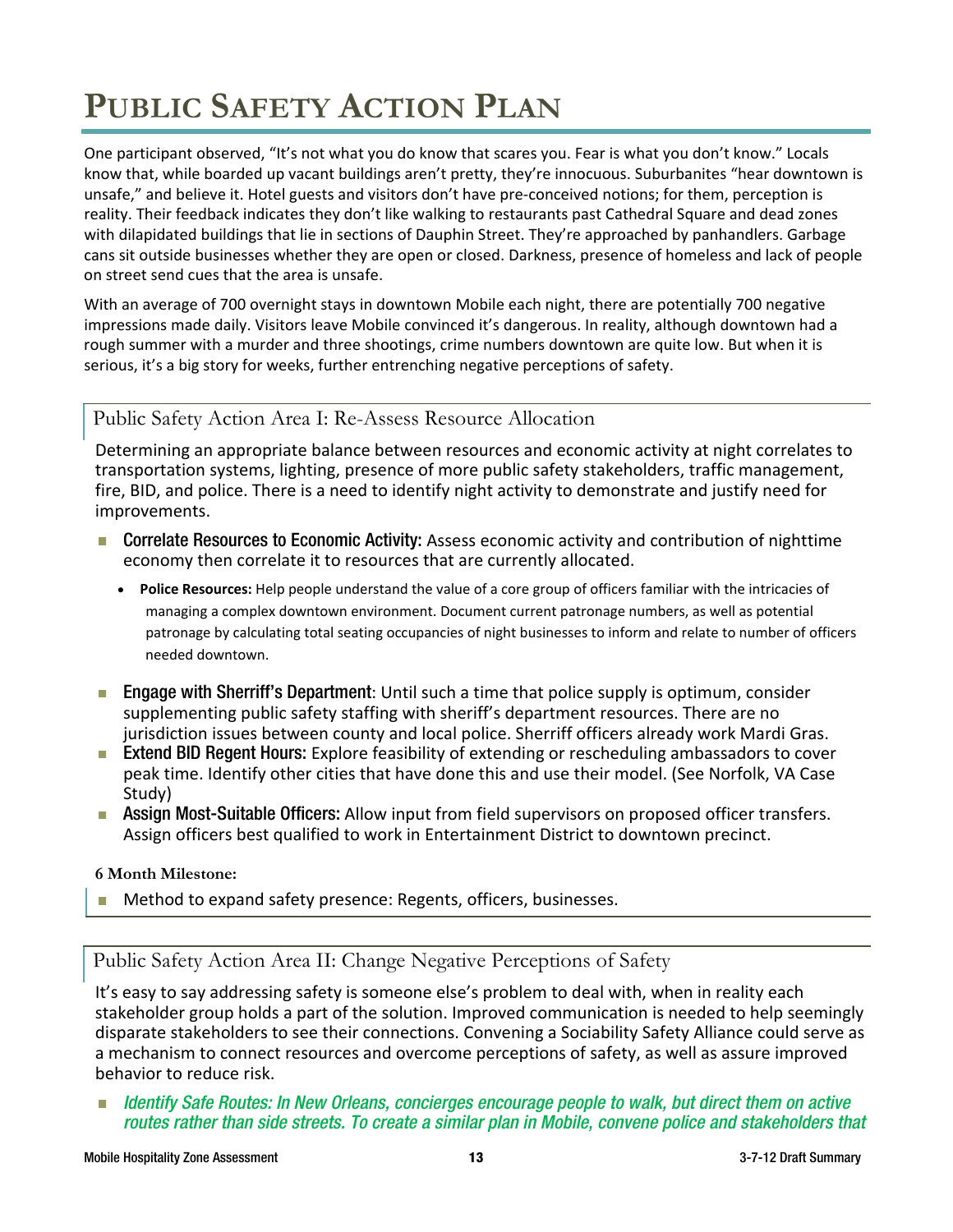#### have visitor interaction to agree on a route(s) that would enhance the visitor experience and reduce negative perceptions of safety.

- **Promote Safe Routes:** Educate visitors and hotel guests about safe routes by developing and distributing maps or guides. Orient frontline staff. Disseminate route information and updates through newsletter notices and venues.
- $\Box$ **Crisis Management (Emergency response system)**: Create a coordinated plan for management of a crisis so everyone knows how to respond. Emergency access in the hospitality zone has been blocked in the past. Police and fire coordinate plans, but all nighttime economy stakeholders need to understand their role as well.
- Meet Monthly with Employees of downtown's night businesses or provide a Safety Alert Newsletter for safety updates.
- **Connect Vitality Gap:** The following were proposed as a means to connect currently isolated vitality nodes:
	- Safety kiosks in parks and squares can bridge dead zones.
	- Reassign officers between Warren and Claiborne, a "no man's land" that hotel guests are reluctant to cross.
	- Animate storefronts with light and art displays. For daytime businesses, nighttime is an advertising period in which there is opportunity to market to locals and visitors to return in the daytime.
	- Mount construction walls in front of boarded up property and cover with murals.

Public Safety Action Area III: Improve Safety Standards and Local Control

There is a need to advocate for better planning in advance of a business's opening. Just as the state has background checks and requirements to obtain a liquor license, the local government could create standards tied to business licensing that could assure greater safety for the downtown community, improved reputation and economic growth. Other cities include requirements for business plans, safety plans and community input prior to opening and an annual performance review.

- Stakeholder Input: Convene a balance of stakeholders to provide input and determine what's  $\mathcal{L}^{\mathcal{L}}$ needed to set standards for new and existing businesses and a workable process for revoking a business license.
- Tie Standards to Business License: Local governments can be more restrictive, but not less restrictive than state law. By tying standards to the city business license, the City gains an effective tool to assure a safe environment. Add a requirement to adhere to state ABC laws or risk revocation of city business license.
- Modernize Club License: Filling out a form for club membership may have been appropriate in another era, but it's confusing, cumbersome and unnecessary. A more direct approach to creating safety for late night and 18-20 year old patrons is possible. Integrating education into the current process of membership is a short term option. While difficult to change state law, it's not impossible.

#### **6 Month Milestone:**

**The Contract** A draft ordinance that would require safety standards for those establishments that have ABC licenses that are not restaurants, in particular those that want 18‐20 year olds and those that want to operate after 2am.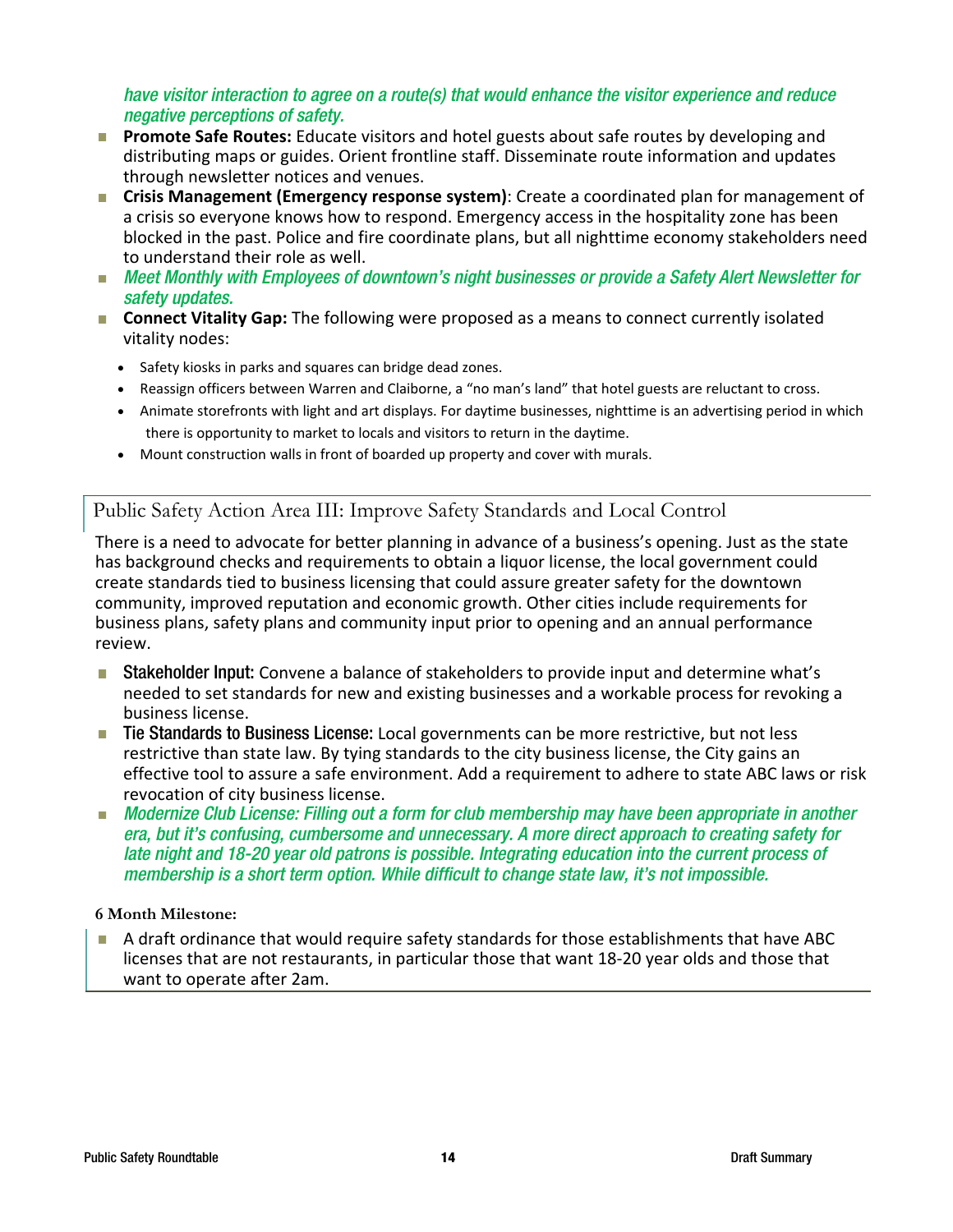# **VENUE SAFETY ROUNDTABLE REPORT**

As an entertainment district evolves with more activity, improved communication and collaboration is needed amongst businesses that operate at night, as well as between businesses and regulating agencies. Efforts by businesses to assure safety inside venues can be thwarted by outdated systems that look good on paper, but don't work in day‐to‐day operations.

The seamless access of opportunity for people to socialize in safe and professionally managed venues requires a commitment by business owners, managers, staff and patrons to a common set of behavioral standards. While regulations and community covenants may define boundaries of activity, there is sometimes a need to update and match expectations with practice. Nighttime businesses are a resource to the City by providing feedback on what's working and what's not. Collaboration as a group will provide one strong voice for the nighttime economy to communicate what's needed to improve the systems that ultimately attract or deter customers.

## Venue Safety Action Area I: Collaborate for Efficiency, Safety and Economic Success

When there is a perceived threat, collaboration amongst nightlife businesses gains momentum. While businesses talk to each other, there is a need for consistent communication and a collective voice. An organization and agenda oriented to night businesses' needs and schedule can incentivize participation and leadership.

- **The Co** Convene Stakeholders: Survey nightlife stakeholders in advance for best entity to lead/convene, best meeting day/time/place and how they prefer to be notified of upcoming meetings.
- $\Box$ Regulatory Clarification: Periodically, include guest speakers at nightlife coalition meetings, such as regulatory stakeholders, to clarify regulations for opening and operating a business, inspection protocols and hear feedback from businesses.
- Community Connection: Nighttime businesses can assist in the overall safety experience of  $\Box$ downtown. Provide outdoor lighting to make patrons feel safe coming/going, disperse information on safety awareness and taxi zones.
- Discounted Training: Add responsible beverage service training as a standard and seek group  $\Box$ discount and location to provide it to downtown employees.
- **Explore Common Membership: Seek an alternative to club membership wherein a patron gains access** to all clubs by becoming a member in one. Ability to register online or at a downtown kiosk would improve visitor experience and reduce sidewalk blockage of member sign-up tables and lines. Combined fees could support joint advocacy and marketing (See Seattle's Pub Club), or a campaign that demonstrates how venues are contributing to the community's night image. Such an approach would require:
	- *Agreement amongst venue owners*
	- *A common member database system*
	- An added clause to the club's by-laws: "I share club membership with the following venues . . . "
- **Develop Standards:** Get clarification on ABC requirements then seek input from venues and other stakeholders on controls that could meet ABC requirements within a system of a membership. Strive for fairness to individual venues and a more efficient system for ABC to verify compliance.
- Shared Technology: Investigate technology that can support ability for multiple venues to register members for a common membership (online and print at home). Research other entertainment districts that use i.d. scanners with ability to connect multiple venues. Add outside video cameras to venues and/or create awareness of them as a safety presence.

#### **6 Month Milestones:**

Joint membership technology system in place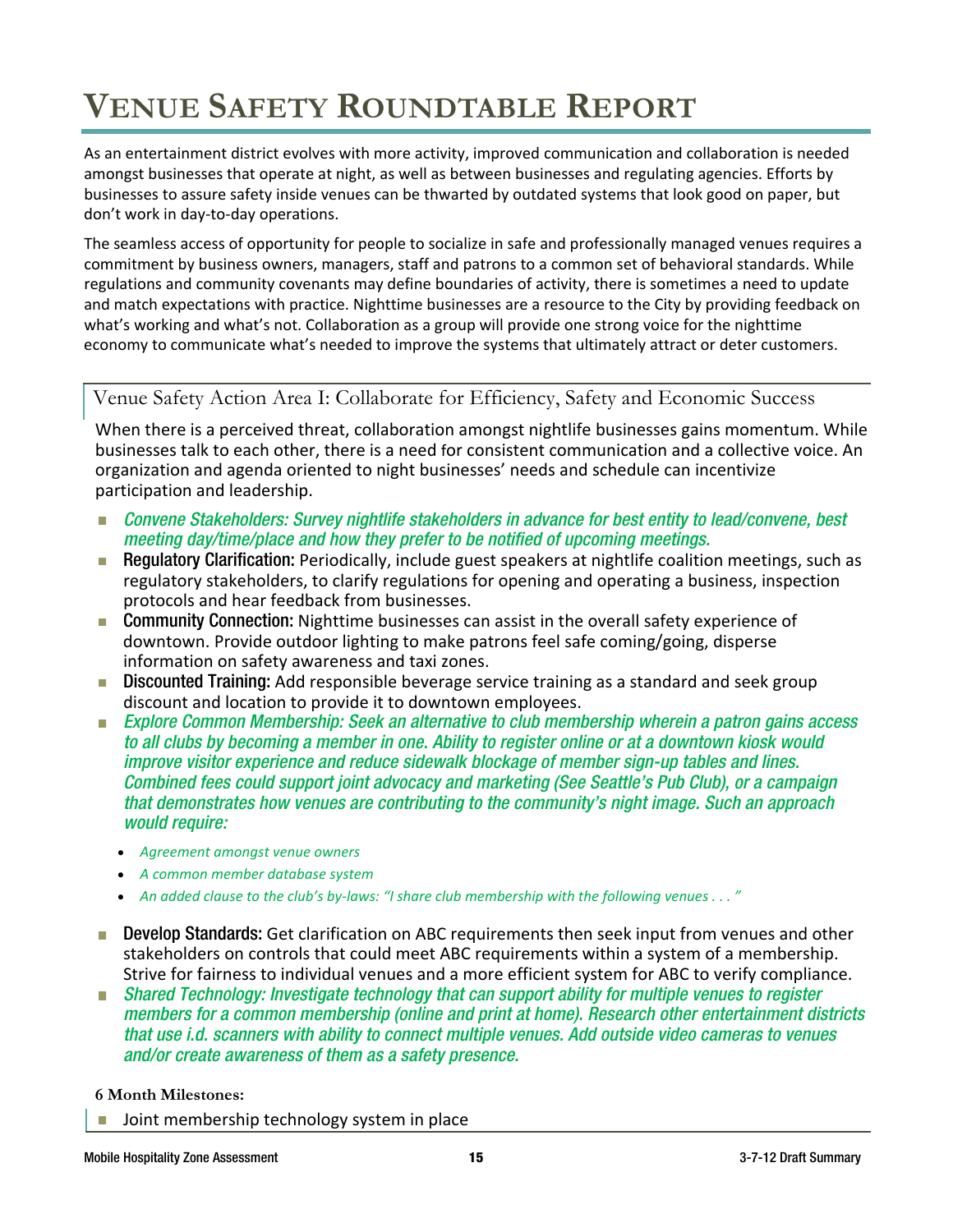## Venue Safety Action Area II: Explore an Exemption to Club Membership Rule

The City's vision to attract industries and events with international draw is inhibited when businesses are not open to serve them. But businesses are bound by state liquor laws. Two types of licenses predominate in Downtown Mobile: a lounge license which requires businesses to stop serving patrons between the hours of 2:00 a.m. and noon on Sunday; and a private club license which allows businesses to be open continuously, but requires patrons to be members of the club. The creation of an Entertainment District with distinct boundaries could solve the crowd management and visitor experience issues associated with private club memberships.

- **Research:** Develop an understanding of the referendum process to see if it's a viable strategy.
- Outreach: Poll City Councilors for their thoughts, concerns and advice.  $\Box$
- **Plan:** Create a plan that would demonstrate improvements to safety inside and outside venues as a result of exemption. Identify how current requirements contribute to safety risks. e.g. accumulation of long lines that block exits, create a hostile environment, impede crowd management, block access for EMS, create potential for identity theft and contribute to violation of ADA laws.
- **Draft a Referendum:** Modify Gulf Shores' variance with Baldwin County verbiage, and using themes of safety, economic stimulus and improved image to build tourist destination.
- Messaging Campaign: Raise money for mailings and messaging campaigns. Tap customer base for  $\Box$ financial and advocacy support.

#### **6 Month Milestones:**

- Gulf Shores' variance adapted Ħ
- City Council review of Referendum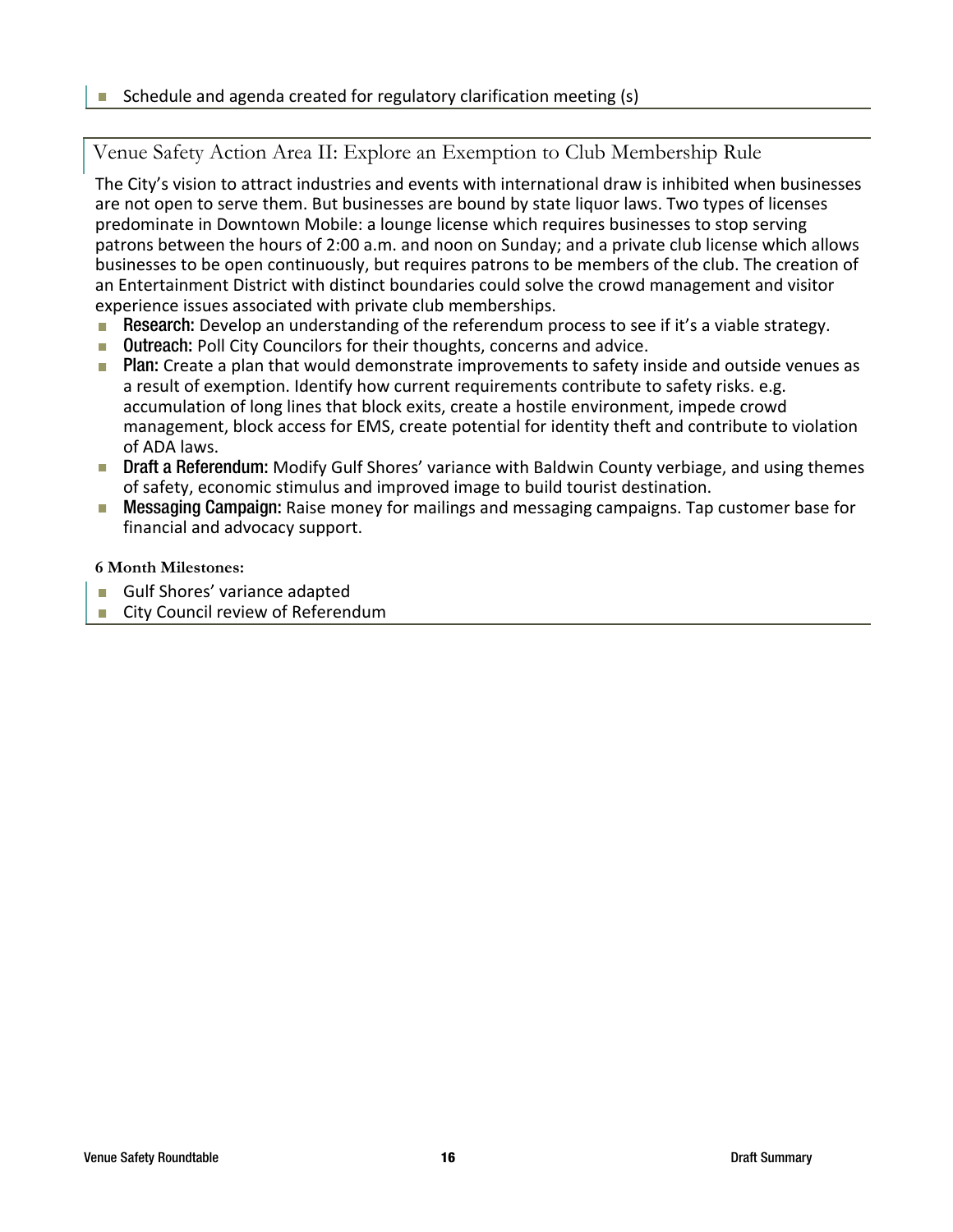# **QUALITY OF LIFE ROUNDTABLE REPORT**

First impressions currently constitute a negative experience, which translates into negative economic impact. Tourists, suburbanites and new residents and businesses won't come downtown if their experience is a negative one. Visitors have sent letters appalled at trashcans all over the sidewalks. Downtown's infrastructure presents physical limitations; there are limited spaces behind buildings to store trash cans. Additionally, businesses have no incentive to comply as existing ordinances, albeit outdated, are not enforced.

## Quality of Life Action Area I: Improve Management of Trash

Anticipating impacts before a business opens is a way to prevent some of these negative impressions.

- New Business Requirement: Most impacts can be solved in the pre-construction phase. Prior to construction or improvements, require new businesses to demonstrate trash management plan.
- Focus on Need for Change: Communicate to businesses how their actions contribute to negative  $\Box$ economic impact and how now that trash is on the radar, their non‐compliance may lead to expense. Explain the need to train busboys, dishwashers, etc. to segregate liquids from trash.
- **Review and Modernize Ordinances:** Current outdated ordinances do not reflect modern operation. Gain support for City to take action based on economic impact of failure to modernize.
- $\overline{\phantom{a}}$ Shared Trash Sites: Identify locations such as alleys and parking lots as drop‐off points for businesses to take their trash. Sites can have shared solar‐powered compactors.
- Tailored Trash Service: Find or create a business or service that will transport trash from venues to  $\overline{\phantom{a}}$ a central downtown location, clean trash cans and store cans for those businesses closed 4 days a week. Overcome noise of moving cans at closing time.

#### **6 Month Milestone:**

Garbage Summit with Waste Management, Recyclers, Businesses, Health Department

## Quality of Life Action Area II: Integrate Nightlife into Planning Process

Impacts of adaptive use in nightlife areas go beyond the four walls of businesses that own or lease the space. Downtown has reached a point where consistent standards are needed to create an environment more attractive to new businesses, and persons of an age that would be able to afford downtown living, as well as consumers that would fill the 5:00 – 10:00 p.m. gap. There is opportunity to anticipate a residential influx and potential future outcry about impacts, while improving quality of life for current downtown residents.

- **EXT** Zone According to Intensity of Use: Some lots and buildings are located in such a way that they cannot support high intensity uses such as nightclubs with high occupancy and loud music or restaurants that generate too much trash without space to store it. The City can identify low, medium, and high intensity zones where businesses are more likely to succeed.
- Business Plan: Educate new businesses about what business activities are feasible for the area.  $\Box$  . Ask them to demonstrate intended use in a plan. This will assure they are locating in an area with infrastructure suited to support businesses' activities and impacts.
- Noise/Sound Source Management: Address noise issues at the source. Utilize quieter trash  $\mathcal{L}_{\mathcal{A}}$ receptacles and collection process, and schedule pick‐ups for later times. Close business doors and windows during times when a band plays.
- Resident Disclosure: Notify residents moving into high intensity zones.  $\Box$  .

#### **6 Month Milestone:**

A Sound Summit that orients the planning world to nightlife and mixed use challenges.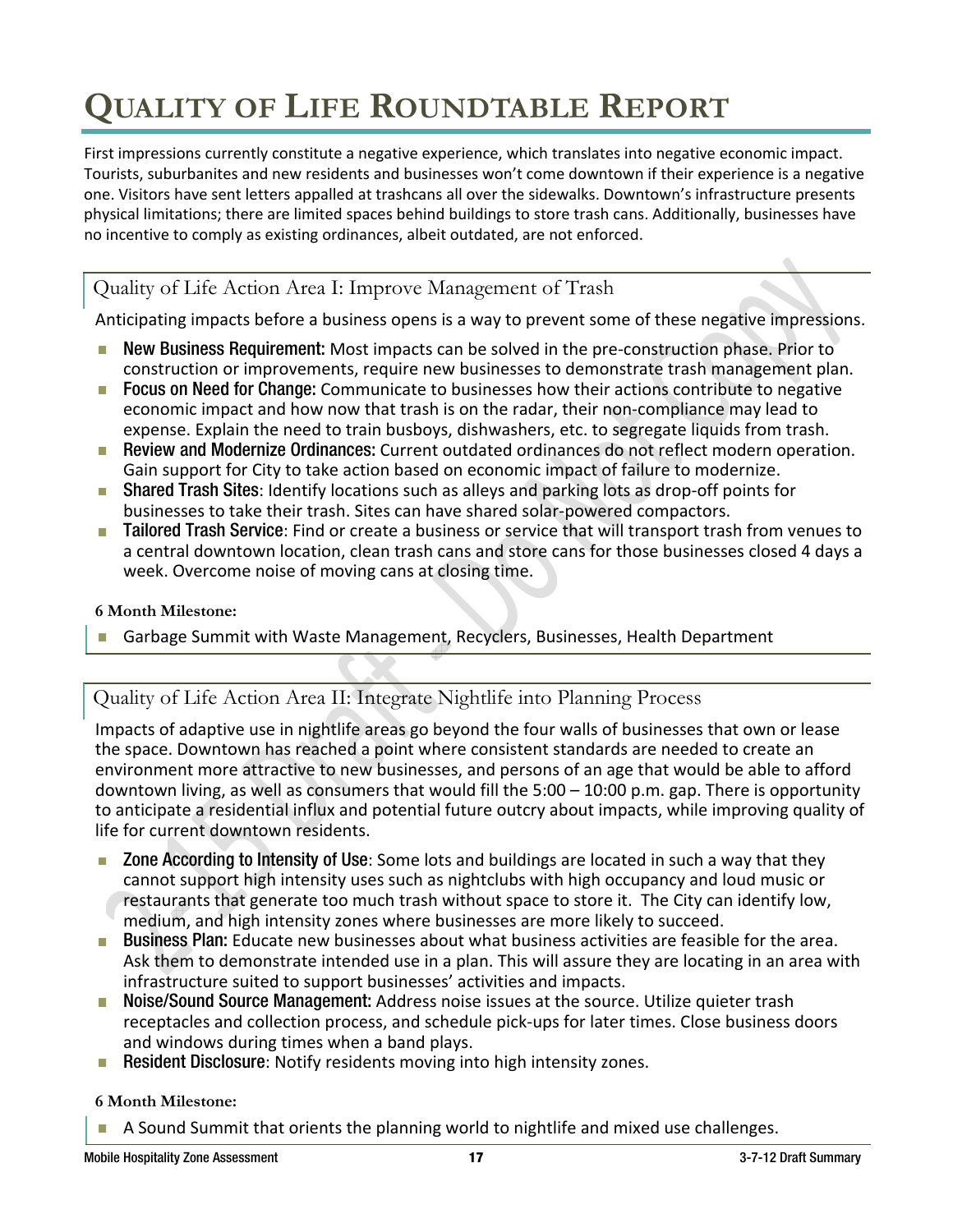# **TRANSPORTATION ACTION PLAN**

A goal of mobility management is to connect parking/taxi/public transit users to destinations they want to reach. To achieve this goal, customers need to feel safe and comfortable getting to, from and around the entertainment district. Transportation modes and connectors are key, but lighting also plays a role in facilitating mobility. People are willing and comfortable to walk a wider radius in daylight than they are at night. There is an opportunity to increase the night mobility radius by improving conditions that contribute to patrons' comfort.

The goal is to facilitate a smooth network of transportation modalities to accommodate people from early morning commercial and office commutes to late‐night staff and patrons of nightlife venues and other nighttime economy workers.

## Transportation Action Area I: Improve Taxi Availability

Optimum taxi service requires a healthy balance between ridership (demand), promotion and taxi supply. Mobile Bay Transit has 45 vehicles to lease to drivers. Most of the time, many of those vehicles go unleased. Yet, at downtown's peak night hours, demand is so concentrated and intense, the number of cabs to supply the nighttime economy is inadequate. *Priorities discussed at Leadership Summit.*

- **Convene a Cab Task Force** with the goal to remove barriers to optimum taxi service. Agenda can include:
	- Improve Access: Cabstands on side streets, signage, and maps.
	- Explore Zone Fare: Consider zone fares between I‐65 and downtown which might motivate more customers to use taxis and may also motivate taxi drivers to work downtown.
	- Efficient Use of Limited Fleet: Determine a location for taxi staging and staff it at peak times with an expediter who *facilitates shared rides in common directions. Turn loading zones into taxi stands.*
	- Traffic Control to facilitate traffic flow on Dauphin, particularly at Jackson Street.
- **Motivate and Orient Drivers to Being Downtown:** Drivers are independent contractors, not employees, so they can't be assigned to downtown; they must want to be there. Host a meeting to orient drivers to opportunities to make money downtown and at night.

#### **6 Month Milestones:**

- *Request of City to Designate a Night‐Only Zone Fee for Taxis* Ħ
- **Promote Taxi Usage to Patrons through Venues**

## Transportation Action Area II: Expand Radius of Safe Walking Area

With limited taxis and night transit, the options are to walk or drive and park. Younger, less risk averse nighttime customers don't mind parking further out and walking to their destination. Older clientele and suburbanites, however, are more fearful. They perceive poorly lit, unmaintained parking areas and walking corridors as scary. As a result, they not only avoid the dead zones, they avoid downtown. Efforts must be made to make people feel safer as they patronize downtown at night.

- *Identify Areas to Improve: Identify corridors to improve so people feel comfortable walking to core night areas, i.e. area across from Saenger was identified as an area where security patrol is needed.*
- **Improve Public Space Lighting:** As a starting point, review Volkert's research on other cities' best practices.
- *Light Buildings: Research and apply Building Minimum Lighting Requirements*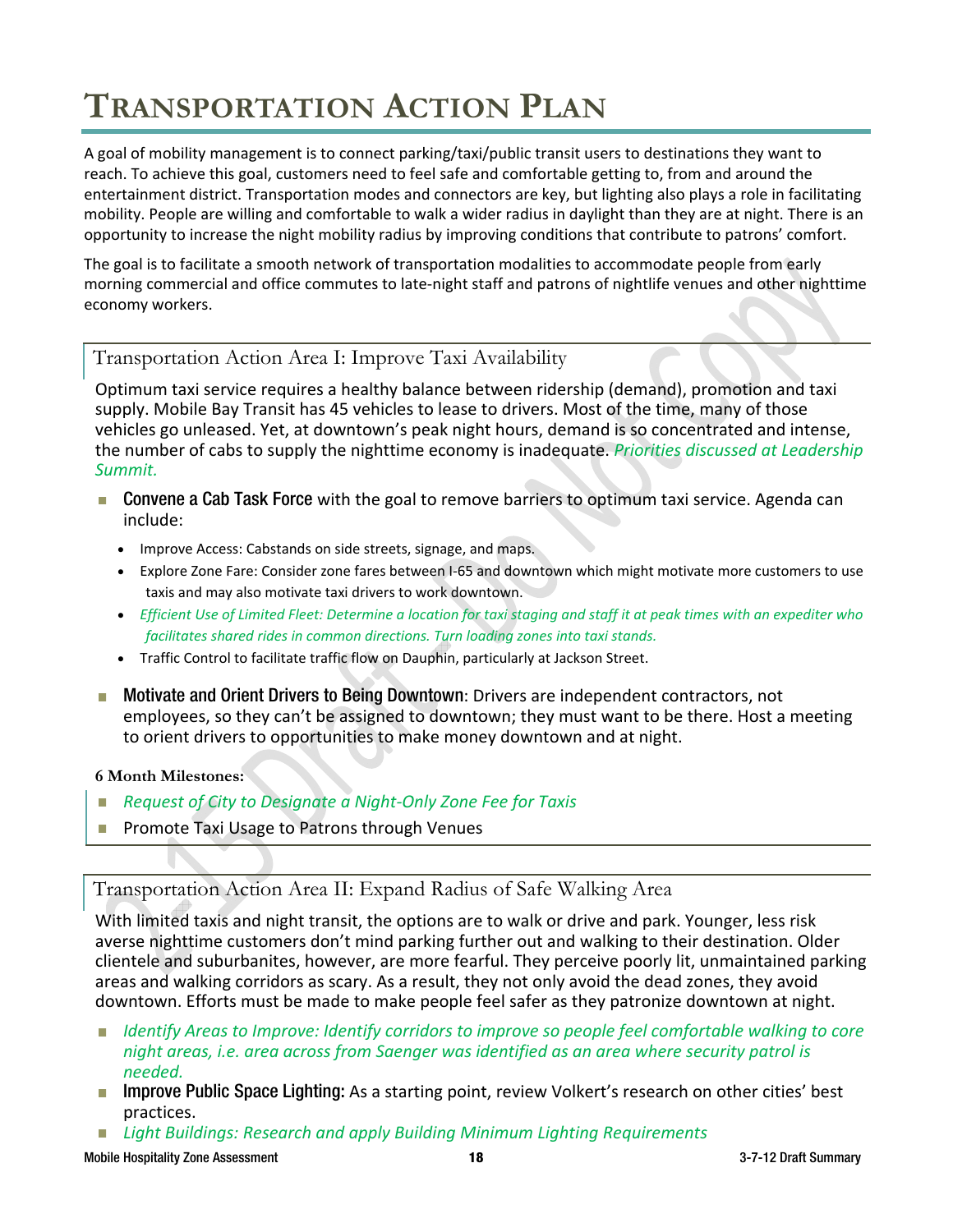- **Promote Night Lots:** Indicate parking lots open at night on promotion portals, including Downtown Alliance, parking companies and LodaLive.
- *Parking Lot Standards:*
	- Work out issues with power companies, parking companies and absentee lot owners.
	- Enforce current standards on parking lots.
	- Update standards to a higher level for lighting and surface maintenance, and provide time (amortize) for landowners to make improvements to meet that standard (5 yrs).
	- Educate lot owners that downtown is changing, and long term investment is needed.

#### **6 Month Milestones**

- *Identify corridors that are a priority for liabilities related to parking and lighting.*
- Plan for amortizing property owner investment in upgrading parking facilities.

Transportation Action Area III: Night Transit or Circulator

Inherent in public transit is the duty to serve everyone, including the growing number of people who work, shop or patronize nightlife. Most routes are currently designed for a daytime economy, though, many of which seem to run empty of passengers. The need for night transit is anecdotal at this point. In the downtown plan, midtown neighborhoods expressed desire to have transit connections to downtown at night. Hotel guests desire transport to bridge them over scary dark areas to/from restaurants. Venue operators indicate the majority of current customers originate a short distance from downtown (3‐5 miles). But data is needed to justify rerouting services. Other cities have successfully studied and rerouted transit to meet the needs of the nighttime economy, and seen increases in overall ridership. (See RHI case study Boulder, CO).

- Data Mine Travel Patterns: Identify travel patterns of current and potential nighttime patrons. Club  $\overline{\phantom{a}}$ venues with memberships have customer zip code information which can provide origin points for a transportation study.
- *Study Feasibility of Midtown/Downtown Night Service:* 
	- *Define area for service*
	- *Survey to assess and understand needs*
	- Research rerouting transit to service nighttime economy between midtown and downtown provide a close proximity bus service east of I‐65 to downtown.
	- Consider other style (spoke and hub, loops) that would best serve night riders.
	- Recommendations to improve public transit delivery Public Transit received recommendations to improve transit delivery, but most of them have not been implemented.
- *Private Venture Circulator: In lieu of a public transit circulator, consider using a private venture (Mobile Bay transit has 15 passenger vehicles).*

#### **6 Month Milestones**

- Contact other city resources from RHI (Boulder, CO).
- Define parameters for a few options: route, budget. $\blacksquare$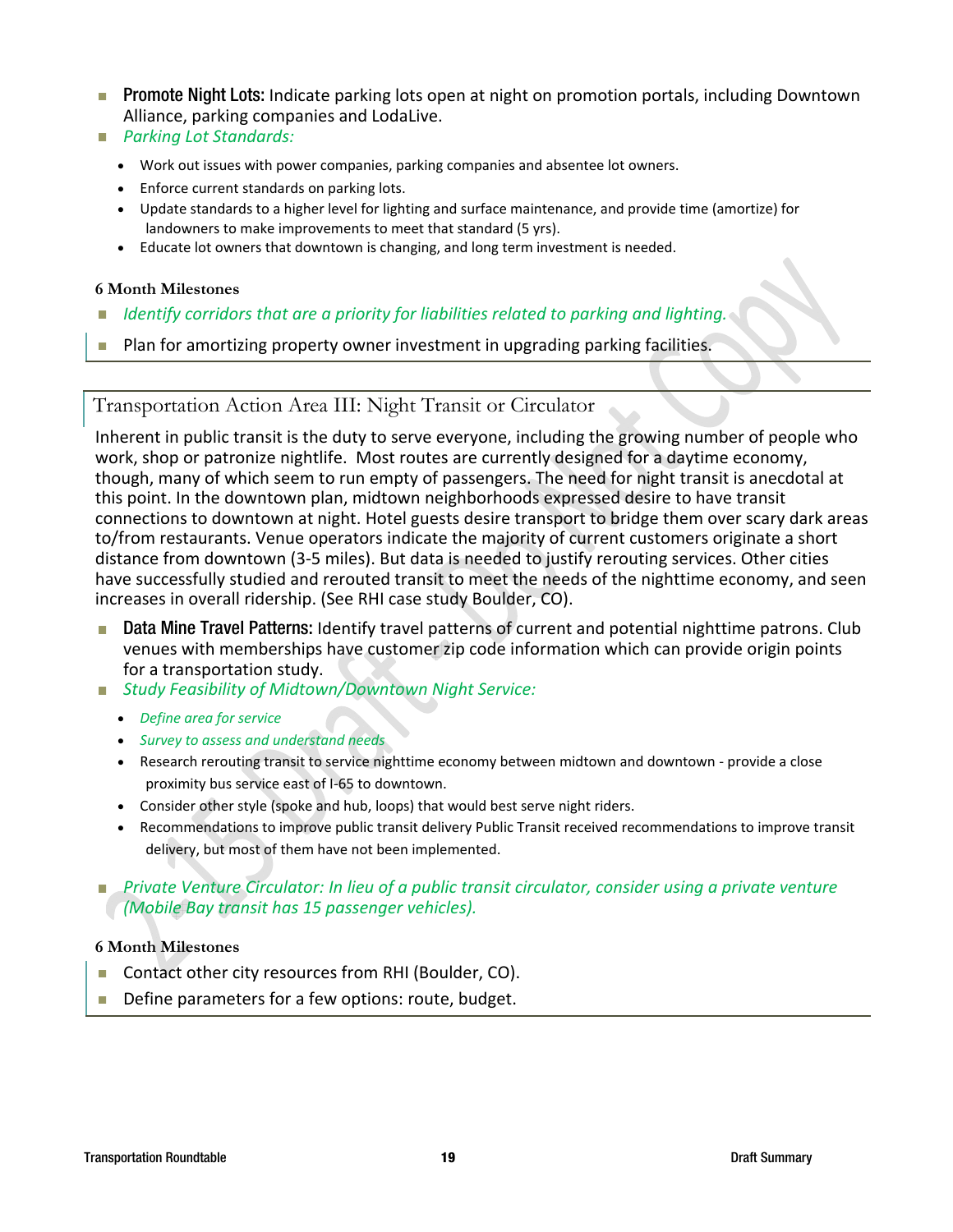# **SUMMARY OF VIBRANCY ISSUES**

Ray Oldenburg, author of The Great Good Place, notes that a social scene designed for locals attracts a broader market. Tourists, convention attendees and hotel guests want to experience the unique offerings of the destination to which they have traveled. A vibrant downtown is also important for business recruitment, as companies seeking to relocate look for social amenities to enhance the integration of their employees into the social fabric of the community. Vibrancy is the blend of "social magnets" a city or district offers to bring animation to the social experience. Vibrancy is the intersection of activities that creates a focal point to enhance socializing and social activity. This includes animate public space through art, landscaping, parks, street entertainers and street food or commercial space serving food, drinks, music, dance or other entertainment.

In the urban socializing experience, the entire downtown or district is the destination. There is spontaneity in choosing what to do and where to go. Surprise and discovery make the experience unique and delightful.

#### Entertainment

Progressive cities nurture dining and entertainment opportunities for diverse ages, lifestyles and cultures. Support mechanisms include incentives for business development and retention, as well as assessments of nightlife's economic value and contributions.

- **Perceptions to Overcome:** The following perceptions about the nighttime economy were  $\overline{\phantom{a}}$ expressed: "It's just late night spots for college age kids;" "Mobile is a weekend city;" "Mobile is not a city that supports live music."
- **Events:** Monthly ArtWalk and weekly farmers' market are well attended. ArtWalk does not  $\Box$  . engage bars much.

#### **Live Music Opportunities and Challenges:**

- $\blacksquare$ **Touring Acts:** Mobile fills the gap for touring artists as a midweek stop between weekend performances in larger cities on the tour schedule.
- **LodaLive Music Fest** used the Square to showcase bands in the daytime who would play later at night inside venues.
- $\Box$  . **Live Music Venues:** Soul Kitchen and the Saenger are successful concert venues, as well as the Civic Center, but there is a need for a mid‐sized 700‐900 seat venue. The Methodist diocese was approached about turning the old sanctuary into music space, but alcohol would not be allowed on church property.
- **Barrier for Musicians Under 21:** At the Under 21 Ordinance Council sessions, musicians under 21 testified they wouldn't be able to perform in bars if the ordinance was passed.
- **Nurturing Musicians:** Bayfest has a forum that provides students with opportunities for  $\Box$ songwriting, performance competitions, and mentorship to learn the business side of music and perform with professionals. There is another program that recognizes local Mobilians. There is an opportunity to approach them to add a first year musician category for recognition.
- **Price Points:** For breakout artists or mid-priced acts, Civic Center is the most appropriate venue, but the ticket price required to break a profit is priced too high for their fan‐base.
- **Umbrella Approach:** "Instead of one venue trying open mike night for one week and abandoning it for another approach, get all the venues to have open mike night."
- **Need for Consistency:** One venue offered Wine Down Wednesdays, which was very successful.  $\mathcal{L}_{\mathcal{A}}$ They stopped it when the weather got hot. There is a need for consistency and giving efforts a longer chance to catch hold. ArtWalk is an example of consistency leading to success. Businesses may need marketing workshops.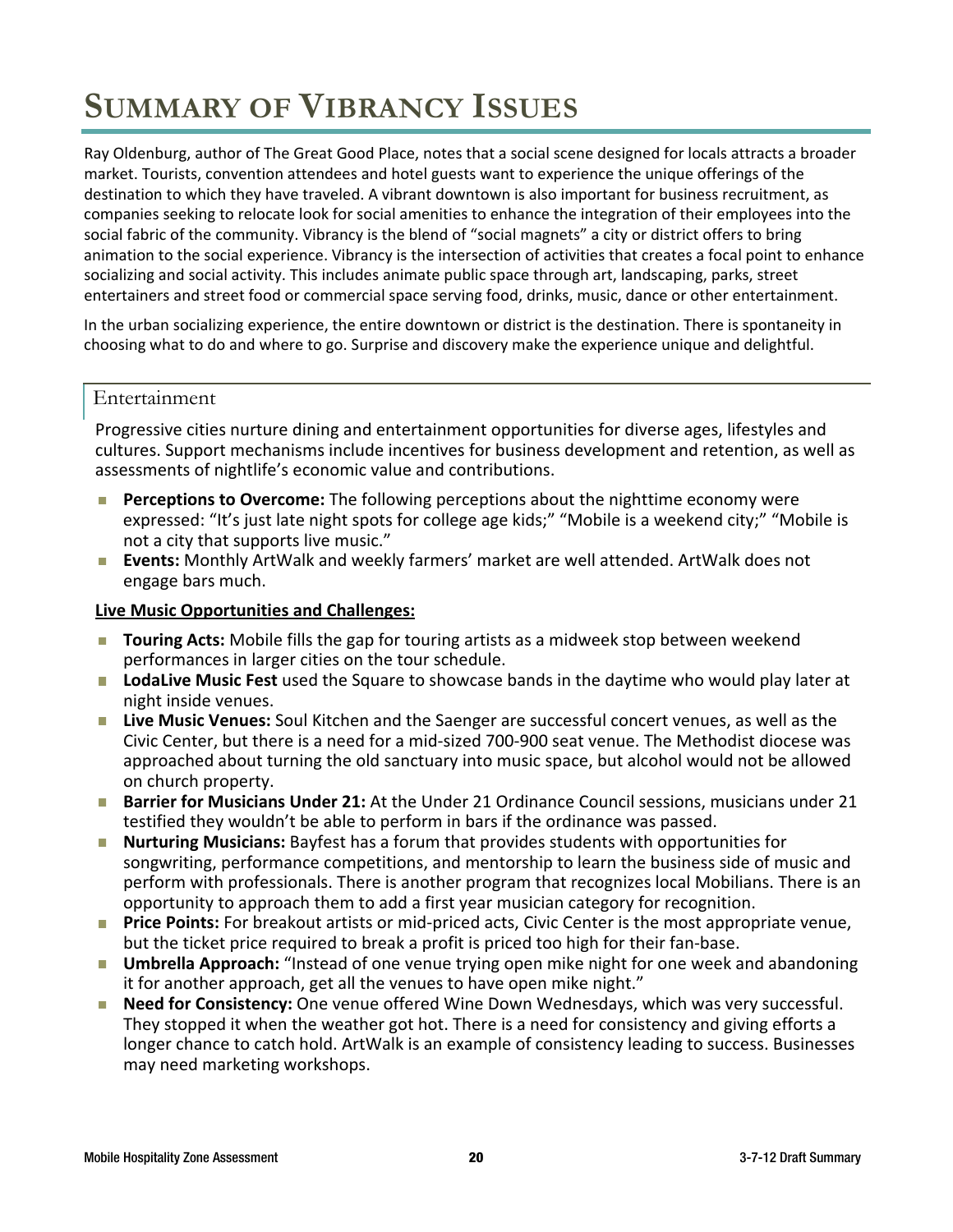## Multi-use Sidewalks

Hospitality zone vitality often extends to the streets and sidewalks through outdoor dining, street entertainment, public markets and vendor shopping. Balancing pedestrian flow and safety with ADA rules, panhandling management and lighting to connect pathways is critical to success.

## **Opportunities for Improved Navigation:**

- **Sidewalk Width:** The condition and narrow width of sidewalks in some areas make it difficult for strollers and disabled people to negotiate.
- **Access to Sidewalks:** Bouncers and membership tables block access on sidewalks and generate  $\overline{\phantom{a}}$ lines of people waiting to sign up or have their memberships verified. These, in addition to obstacles such as trash cans and grease traps, cause crowd control issues and ADA concerns.
- $\overline{\phantom{a}}$ **Way Finding Signage:** Visitors and tech‐averse people need directional assistance on the street. Phone apps and websites exist to provide directions and parking locations, but hard copy maps and improved street signage are needed.
- **Smoking Ban:** A smoking ban is being discussed, which presents an opportunity to anticipate and  $\overline{\phantom{a}}$ address unintended consequences on the street like noise from congregating smokers, and the need for designated smoking areas and cigarette litter receptacles.

## **Potential for Vitality Generators:**

- **Sidewalk Cafe:** Process to create a sidewalk café in Mobile is not easy, particularly if the business desires to serve alcohol. ABC and City regulations are at odds. ABC requires physical barricades to enclose the sidewalk cafe, which then violates City right‐of‐way laws. The business, then, has to apply for a non-utility right-of-way use agreement.
- **Vendors:** The presence of vendors is almost exclusively during events. Events like Bayfest are  $\mathcal{L}_{\mathcal{A}}$ produced by a promoter in partnership with the City. Most vendors come from outside of Mobile. The bond collected from vendors by the City has been ineffective in discouraging improper disposal of solid and liquid wastes, resulting in costs borne by Downtown Business Improvement District and city agencies.
- **Food Trucks:** A huge trend in other cities and often used to revitalize targeted areas, food trucks can animate the street, but can also be the focus of controversy. They're just beginning to appear in Mobile. Participants did not have a clear understanding of opportunities or what is required of food trucks.
- **Buskers:** For reasons unknown, downtown has only one or two buskers (street entertainers).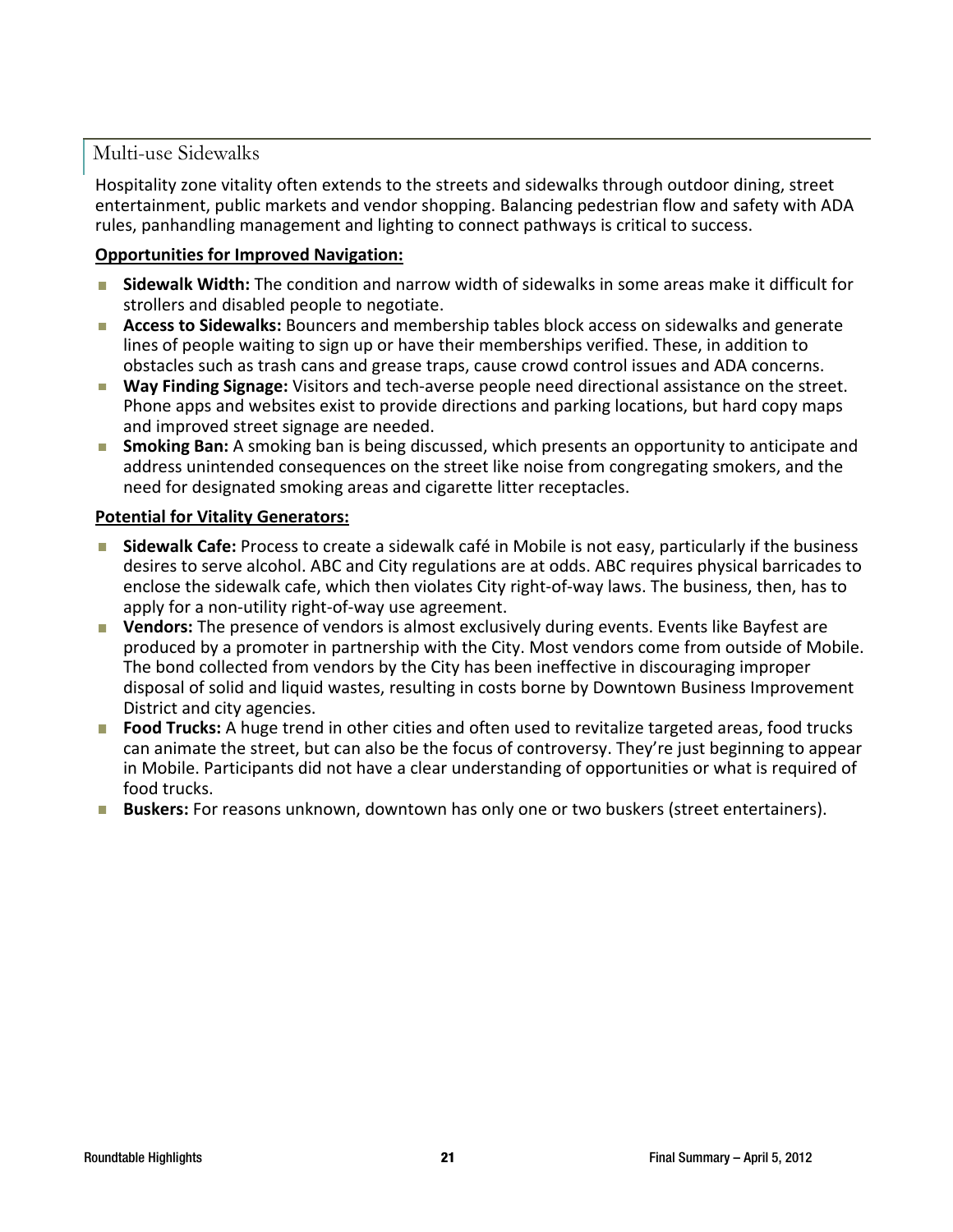# **SUMMARY OF SAFETY ISSUES**

Downtown contributes to overall opportunities for the greater Mobile region. International business and industry are attracted to cities with vital urban cores. The Downtown Business Improvement District (BID) generates property value‐based revenue higher than anywhere in the city. Downtown property owners pay both to the city and the BID. As both the resultant tax base and economic benefit to the city has grown, the City has not increased their share to support downtown.

Negative perceptions of safety create a ripple effect through the entire downtown economic system. Non‐ compliant operation by a single rogue business goes beyond four walls, creating negative impacts to the entire nighttime economy and its future. Such rogue businesses drain scarce police resources, create extra work for policy makers, and deter customers from patronizing downtown. While in reality, crime is lower downtown than other areas of Mobile, perception of criminal activity drives customers elsewhere.

Feedback from visitors about their safety perceptions are an opportunity to make corrections and get on the right track. Some fixes are simple such as lighting and staffing locations where people are known to feel unsafe. Others require deeper investigations into outdated or ineffective systems, and a more proactive approach that includes forethought into crisis management for the district, education to keep downtown's night patrons and workers safe, and proactive means to address the most pressing matters in nightlife districts.

## Policies and Legislation

Policies can help shape desired outcomes for entertainment districts. Without modernized policies, undesirable behaviors by patrons and business go unchecked. The goal is to create safe venues, deal with rogue operators and deal strategically with 18‐20 year olds.

#### **Open Container Ordinance**

- $\blacksquare$ A proposed entertainment district ordinance allowing open containers outside venues would energize public space with people on the street, but could create liability and challenges around underage access, policing and might encourage people to "BYOB."
- **Highlight:** The ordinance could be a catalyst to achieve other standards desired in the entertainment districts, such as lighting, etc.

#### **Ordinance Banning 18‐20 Year Olds:**

To address a perceived issue that underage patrons were the key cause of nightlife safety problems that had reached a tipping point, an ordinance was created, which bans 18‐20 year olds from alcohol licensed venues unless they have a kitchen, a food menu and demonstrate a ratio of food to alcohol sales. Venues have added food service, but the strong demand of the 18‐20 year old market is for music and drink (not food) so venues are forced to inflate food prices and lower drink prices to stay compliant with ratios.

#### **Club Membership License**

- **Outdated Requirements:** It's believed that the state‐issued club license was created to circumvent blue laws more suited to counties outside Mobile. Without it, a business must close by 2:00 a.m. on Sunday morning and remain closed until after noon. Weekend hours are peak recreation time, and many businesses find it worthwhile to gain ten extra hours of operation. The license also permits clubs to legally allow admittance to 18‐20 year old patrons. Both options present higher safety risks that are not effectively addressed by the license requirements.
- **Membership Requirements:** The license requires clubs to collect personal information from  $\mathcal{L}_{\mathcal{A}}$ patrons. However, visitors from outside the region perceive it as invasive, burdensome and strange. Alternatives to expedite registration include 1) Amend membership requirement to allow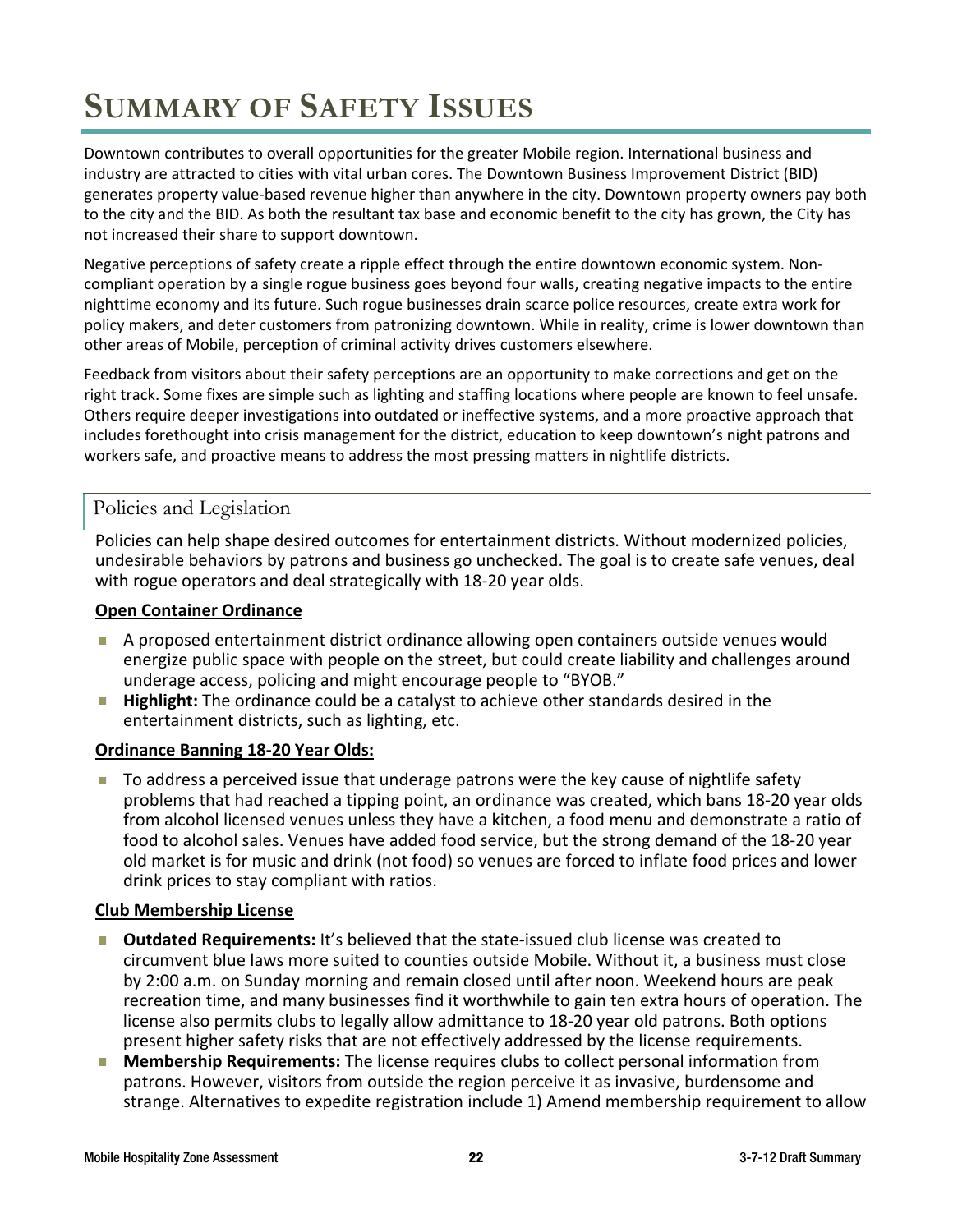members to have 5 guests; 2) or create one membership that would permit entrance into all Clubs.

**Membership Compliance:** ABC and venues both recognize membership is a formality. Venues  $\Box$ know days and times ABC is likely to monitor. When ABC arrives downtown to inspect unannounced, the venues notify each other in order to be prepared.

### **Gaps in Licensing and Enforcement**

- **No Awareness of One‐Stop‐Shop:** Multiple agencies license and regulate food and beverage  $\overline{\phantom{a}}$ businesses. Many guidelines are unclear, contradict other agencies' requirements or are non‐ existent. If there is a central point that convenes this currently scattered information into one access point, people are unaware of it.
- **Lax Enforcement of Existing Laws:** Based on 911 calls and violence that occurred, the City had the authority, but did not act to revoke the license of a business at the center of the controversy. Because the business is closed now, on the surface the problem looks solved.
- **At-Risk Businesses:** The core issue not addressed by the 18-20 year old ordinance is not the age of the customers, but a process by which to address non‐compliant businesses that create risk for their own clientele and the surrounding community through their business practices.

## Public Safety

Public safety in hospitality zones requires a continuum of collaborative partnerships, from licensing and permitting to enforcement by regulatory agencies. Communication among safety, business owners and residents is key to reducing risk.

### **Safety Stakeholders as Resources:**

The following stakeholders represent current and potential resources that can collaborate to improve safety. In many cases, budget limitations inhibit the ability for improved operations.

- **Police Department:** Police assigned to the entertainment district are considered overtime pay, which comes out of the City's general fund. Money to pay police officers is less the issue than a shortage of officers. The pool is shrinking due to retirements and resignations. All precincts have staffing shortages. Those with higher crime get more officers.
- $\blacksquare$ **Downtown Safety Regents:** Regents act as eyes and ears on the street, but are challenged with just two people staffed to cover 77 blocks. Because all businesses pay for the service, they can't target one area or time of day. Limited funding prohibits their working later hours. Midnight Thursday through Saturday is the latest Regents are scheduled.
- **Sherriff's Department:** The Sherriff's Department enhances police force at Mardi Gras and other events.
- **Insurance Stakeholders:** Insurance companies that underwrite alcohol‐licensed business have  $\Box$  . information about incentives and risk that can motivate businesses and inform police and fire. They are willing to host seminars, as well as work with police and fire on a crisis management plan.
- **Underage Task Force:** The Task Force provided some venues with i.d. scanners.
- **Regulatory Agencies:** In prior years, regulatory agencies and businesses met prior to Mardi Gras to team up on safety, and to share concerns and information. As the district grows, a more regular update will be necessary.
- **Nightlife Organization:** An Entertainment Consortium is loosely organized and is convened  $\mathcal{L}_{\mathcal{A}}$ whenever members feel issues merit discussion. Regular meetings are always possible if members desire such.

## **Current Procedures**

**Police Deployment**: Officers are deployed by car, bike patrol and mounted horse unit. Foot patrol  $\overline{\phantom{a}}$ is used less often. Police presence fluctuates widely after high profile crime.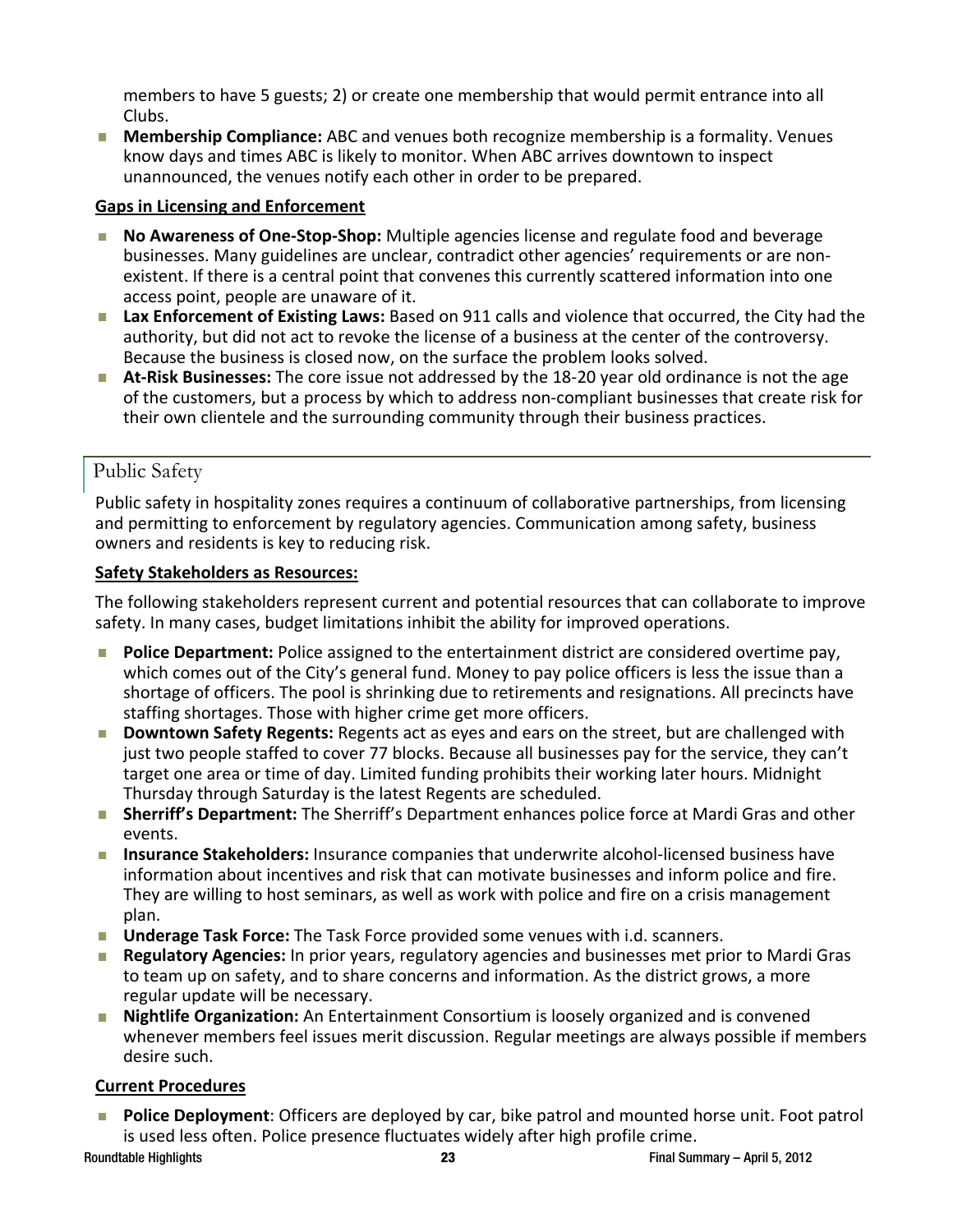- **Downtown Mobile Alliance:** The Alliance passes on complaints from citizens to police.  $\overline{\phantom{a}}$
- **City Video Cameras:** Awareness of video cameras in public space can deter crime and incivility. The City currently uses a DVR system, which is outdated. A system with Internet Protocol would provide optimum coverage and applications such as face recognition and license plate identification.

#### **Priority Concerns:**

- **Fights Over Taxis:** Lack of sufficient numbers of cabs at peak time leads to fights, which then require police intervention.
- **Impaired Targets:** Night pedestrians, particularly the alcohol impaired, can be targets for robbery or being hit by cars.
- **Homeless:** A barrier to use of parks is the presence of homeless people and the perception that they're intimidating.

#### Venue Safety

With greater demand for nightlife, there is increased pressure for licensed beverage businesses to prevent sales and service to underage and intoxicated persons, as well as assure the safety of patrons inside venues and as they exit.

- **Improved Communication:**
- There is an opportunity for public and private stakeholders to meet and communicate. Some businesses don't see how their operation and their patrons' behaviors contribute to the problem. Likewise, the City or police might apply what they believe to be a good fix, only to discover after implementation that it's a hardship for businesses.

#### **Current Business Practices and Procedures**

- **Venue Video Cameras**: Some venues have outside video surveillance. It was recognized as both an asset in assisting the community with deterrence, and an asset and liability in supporting criminal or civil cases.
- **Scanners:** Some venues use i.d. scanners.

#### **Fire Inspection Procedures:**

- **Inspections:** Bureau of Fire Prevention performs 30 minute annual inspections prior to Mardi Gras to assure working fire extinguishers are in place and exits are free of blockage.
- **Crisis Prevention:** The Fire Department inspects new businesses to document the building's layout and to pre‐plan how to get people out fast and fight the fire. The department maintains notebooks of "pre‐plans" noting egress and ingress for emergency response.

#### **Opportunities for Improvement:**

- **Training:** Though not mandatory in Alabama, many venues' policies require that employees  $\Box$ access certified Responsible Beverage Service training independently or through the venue's in‐ house certified trainer. Recognizing that 100% compliance is not realistic, the Responsible Vendor Act mitigates penalties for good faith efforts to comply with alcohol laws, including RBS training. Past attempts to organize multi‐business training were challenged by scheduling issues.
- **Banning Problem Patrons:** Currently, downtown venues lack a common technology for  $\Box$ communication and sharing information. If venues all used the same scanner type, they could communicate about problem patrons that leave one venue and impact another. Alternatively, a cell phone texting strategy can address this aspect. (See Sacramento, CA)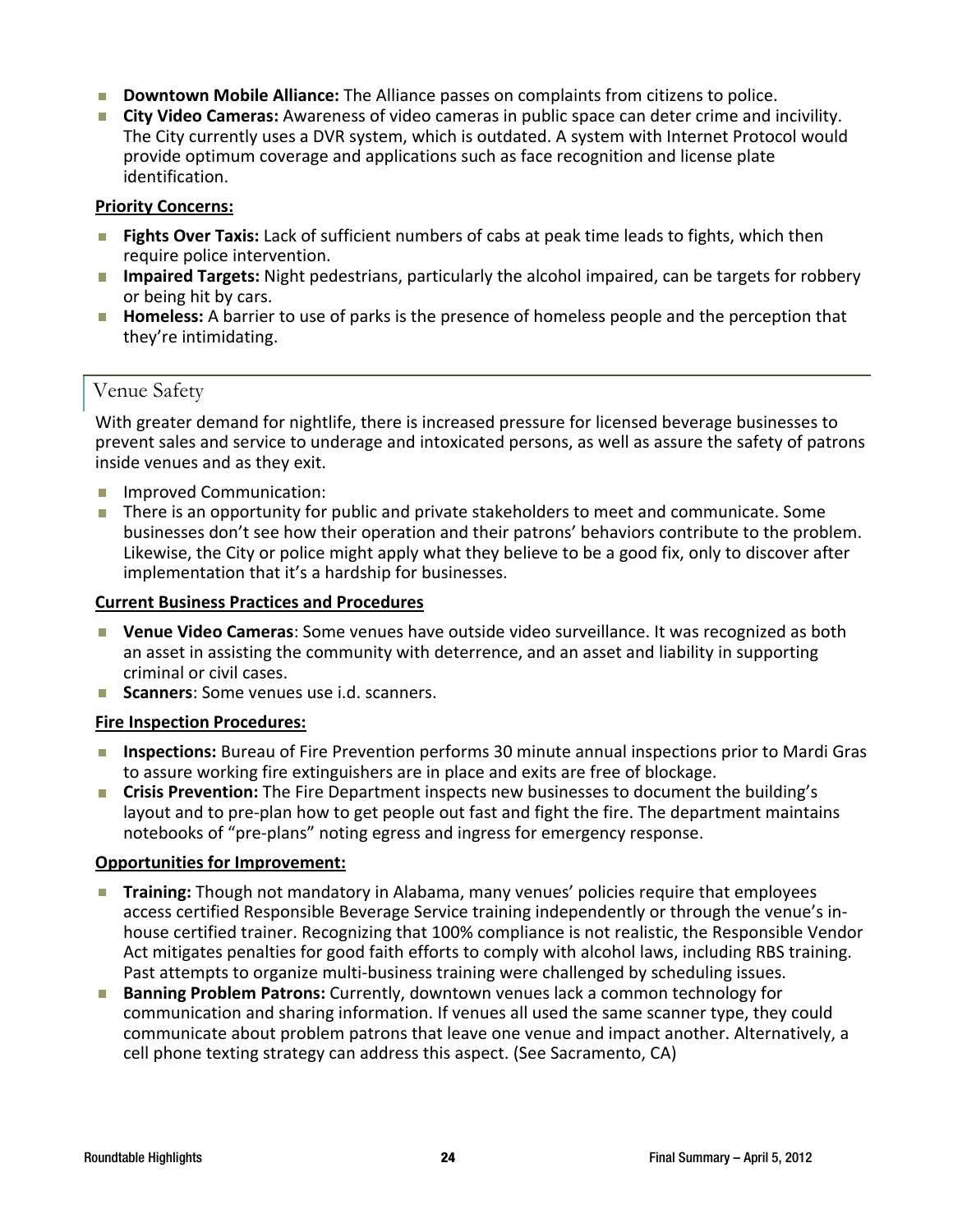## **SUMMARY OF DEVELOPMENT ISSUES**

Currently, Mobile's nighttime economy serves crowds who attend events, as well as 20‐somethings and residents of downtown and nearby areas Thursday through Friday from 10:00 p.m. to closing. Efforts to attract more people are scattershot. It was noted that "there is a lot going on but nothing successfully corralling the various efforts." With a desire to attract retail, older clientele and more downtown residents, there is an opportunity to tap local talent to animate dead times and create connectivity between daytime and late night activity. More coordination and awareness, as well focusing on the after‐work transition time, can close this gap.

While this connectivity is important, the perception in Mobile is that rules and enforcement are believed to discourage new business development. However, others believe loose standards allow the condition of downtown to stay stuck in disrepair and motivate unwanted behavior by property owners, businesses and patrons.

Addressing trash cans on sidewalks, noise, walking hazards and unclean appearances were improvements cited that would please current residents. These would also help attract day workers and new residents as a customer base to support businesses and services with night offerings oriented to the 30+ market.

Participants expressed that they want smart planning choices that support healthy respect between businesses and residents, but don't limit businesses with "silly rules." Some infrastructure limitations (e.g. lack of space to store trash bins) will require greater thought in locating future businesses in areas more suitable for the operation's impacts. As downtown Mobile evolves, policy can incent and support a vision of mixed use that is equally successful during day, evening and night.

### Demographics Served and Market Gaps

The current nightlife environment serves downtown Mobile's customer base of primarily young adult patrons. To attract more visitors, residents, happy hour clientele, and other patron demographics, social offerings can be expanded and the environment altered to one that a broader market would enjoy.

#### **Customer Base: Residents of Downtown and Neighboring Areas**

There are a growing number of downtown residents, and most nightlife customers live 3‐5 miles from downtown. Many of those working in nightlife venues live very close, especially single people.

The various events and venues such as the ArtWalk, Serda's, Gulf Coast Exploreum Science Center, Mardi Gras, Senior Bowl, among others attract a diverse mix and introduce the region to the changes in the downtown experience. The Mystic Order of the Jazz Obsessed (MOJO) demonstrates some of the niche markets, attracting 65‐70 people one Monday per month.

The recent rule limiting 18‐20 year olds in licensed beverage businesses serving food has begun to change the business plan of some venues, creating a different experience that could appeal to an older adult clientele as well. Larger venues principally presenting live entertainment shows such as Soul Kitchen have sought and received an exemption to maintain the younger clientele often required by promoters.

#### **Market Gaps and Development Opportunities**

Recruiting venues to fill niche markets would diversify the mix of people, and attracting more residents could motivate a market to fill in the 5:00 – 10:00 p.m. gap in activity and add more people on the street, thereby creating a safer and more vibrant experience. Potential areas identified in the Roundtables for future development include:

**Adaptive Use**: More residential could be attracted by courting a university presence downtown m. and utilizing the Gayfer Building, as well as creating intentional neighborhoods. "The city did a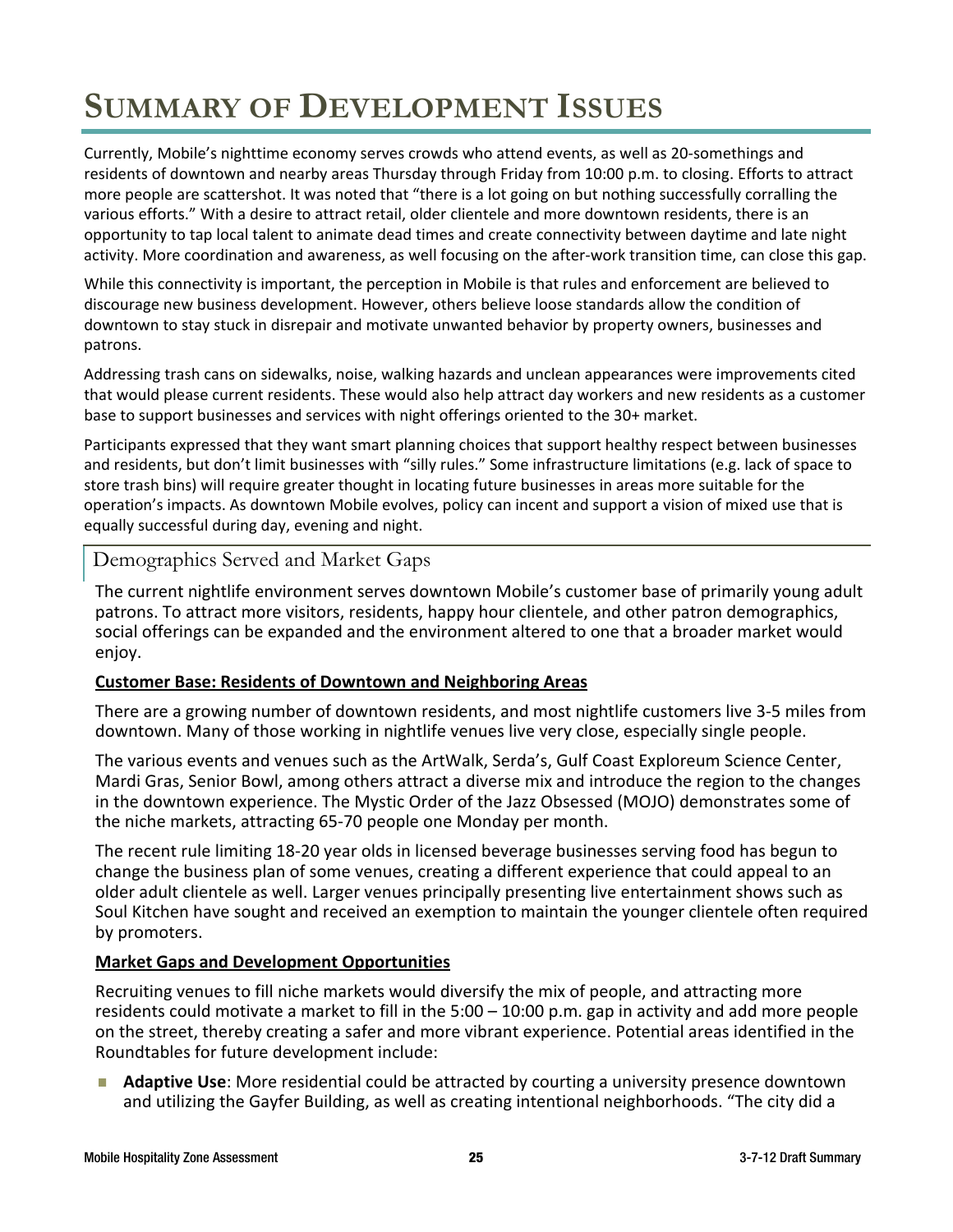great job to create 17 lots in DeTonti on which to build and it changed the entire neighborhood for the better."

- The 30+ market wants venues more comfortable than "beer joints focused on late hours." Downtown used to have venues like Trinity, and Martinis that attracted more of an older adult patron. Music volume and style, lighting and more seating are changes that can be employed. Visitors remarked that they desired venues to be cleaner, too.
- **Social Atmospheres:** There is a desire for more venues that offer an experience like Royal Scam  $\overline{\phantom{a}}$ and the "Bull," which serve the female socializing market, as well as the 5:00 – 10:00 p.m. and after work crowds. Casual public space for families is also desired.
- **Retail as Entertainment:** More upscale clothing and an anchor like H & M could be a draw.

## Time Connectivity

There is an opportunity for businesses to attract two time markets: one before and one after 10:00 p.m. Currently, the 5:00 – 10:00 p.m. Monday to Friday market represents a significant gap in downtown vitality that could potentially be filled by enhancing and diversifying the social activities offered.

Among the reasons downtown workers don't stay downtown after work are believed to be concerns about drinking and driving risk; the city is more spread out than it used to be; and suburbs offer more places now than were available years ago. It was also noted that Alabamans entertain at home a lot. Patrons expressed that 5:00 – 8:00 p.m. is their personal time to stop at drycleaners, eat or go to the gym. This creates an opportunity to implement unorthodox strategies to integrate socializing with such errands

### **Challenges and opportunities to expand connectivity**

- Lack of Incentive to Stay: Unless a convention is in town, there is very little after-work foot traffic, due in part to a lack of car traffic congestion. It's easy for locals to get in their car and get home fast.
- **Viability of 5:00 – 10:00 p.m. Patronage:** It's possible that, until downtown is more populated, it's T. not feasible to fill businesses with patrons between 5:00 – 10:00 p.m. on weekdays. "There needs to be something more compelling than a bar as enough reason for people to stay or come downtown 3 times per week."
- **Retail Catch 22:** Stores close at 5:00 or 6:00 p.m. Stores won't stay open later if there are no  $\overline{\phantom{a}}$ customers. Customers won't stay/come downtown to shop until such a time as stores consistently stay open later and there is retail that people want. Participants expressed desires for a shopping experience like Charleston or Birmingham.
- $\overline{\phantom{a}}$ **Market Fillers:** With bike and running groups, and pay‐as‐you‐go yoga already up and running, the fitness market was targeted as a potential focus to fill the 5:00 – 8:00 p.m. gap. The Crescent Theater, with shows at 6:00 and 8:30 is also gaining popularity and has developed a loyal following of movie‐goers who often patronize restaurants before or after the film. Older patrons also expressed interest in seeing live music if it started earlier.

## Barriers to Property Development

For improvements to be made to current properties and to recruit new commercial development, several barriers will need to be overcome relating to property development.

**Condition of Buildings:** Many nighttime businesses lease from property owners. Some landlords n. and tenants make improvements, some buildings are historically protected, others (particularly vacant ones), are in violation of codes.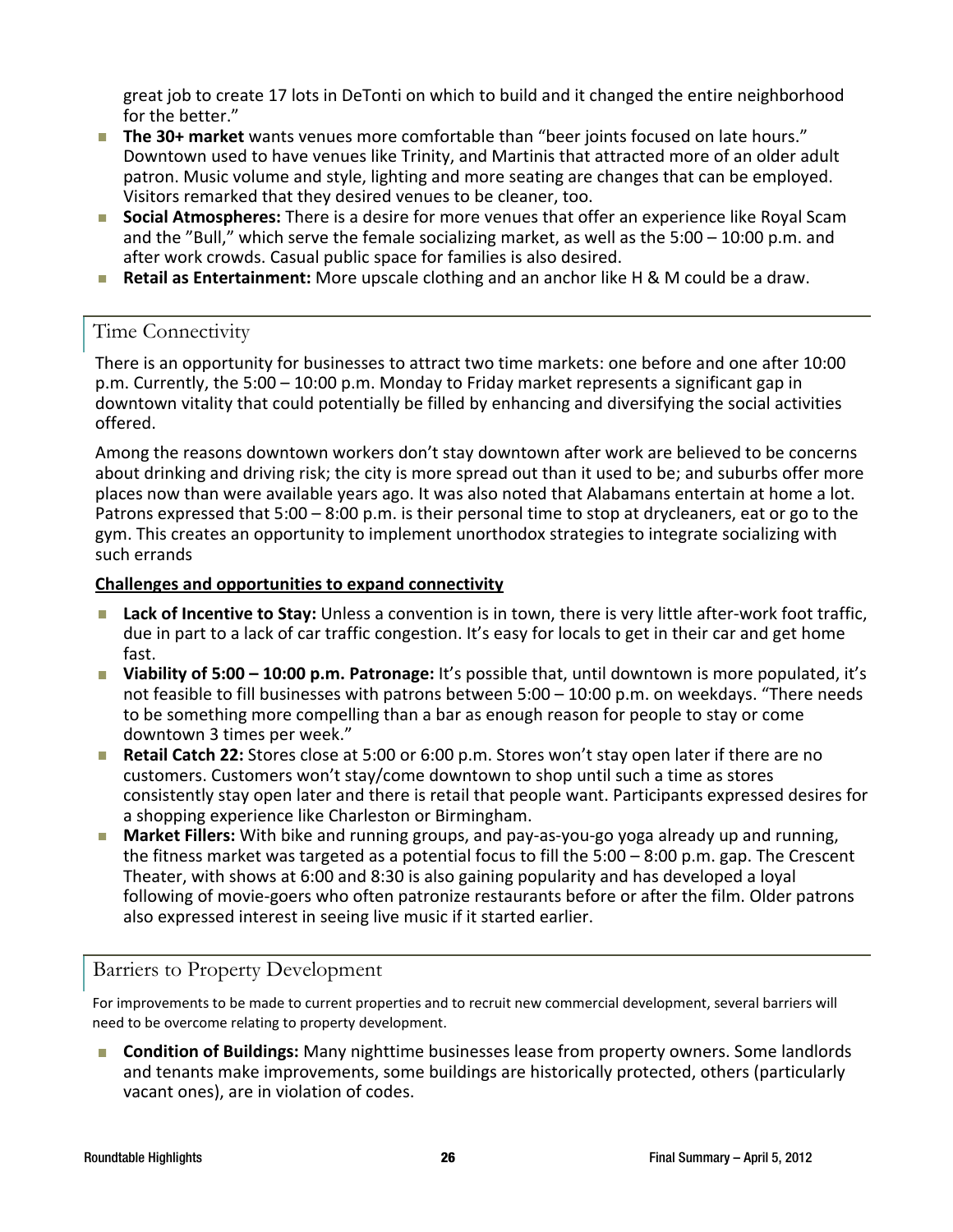- **Inconsistent Information:** For property developers seeking information on licenses and building  $\overline{\phantom{a}}$ requirements prior to investment, information from one department or agency sometimes contradicts what they were told by another.
- $\mathcal{L}_{\mathcal{A}}$ **Unsophisticated landlords:** Some property owners are unaware that renovated space is much more attractive to potential tenants than unimproved space. Long‐vacant buildings in terrible shape continue to languish because most potential tenants lack the resources or vision to tackle the job of renovation themselves. Property owners are likewise unschooled in lease negotiation and tenant management.

### Lighting

The majority of downtown is not well lit. Gaps in lighting or insufficient lighting create a "no man's land" between two areas of downtown. Vacancies, closed daytime businesses and parks devoid of activity create expanses of darkness that inhibit visitors and residents from walking to downtown amenities. Lights are burning out at random intervals, though the city's schedule is to replace them twice a year.

#### **Impact of Dead Zones**

- **Crime:** Stretches of dark, vacant buildings invite crime and certainly make one feel alone and vulnerable.
- **Side Street Usage:** A growing population uses side streets to get home, but they're not well lit. More businesses are opening on side streets and need light connectivity, too.
- **Employee Safety:** Night employees use up parking closest to venues because they don't feel safe walking to their cars after closing time.
- **Lost Parking Revenue:** Many lots not being used at night might get more business if they were better lit.
- **Lost Patronage:** Church Street East and DeTonti neighborhoods are close enough to walk to and  $\Box$ from downtown, but some people don't due to lack of light in dead zones.

#### **Barriers to Lighting Improvements**

**Placement of Lighting:** As an area that is transitioning to more of a walking culture, lighting is positioned too high. It shines into residential windows.

#### Noise Management

Noise is a multi‐faceted issue that requires determination of the precise source of impacts. Throughout the Roundtable discussion, several sources of noise and sound were identified.

- **Behavior‐related Sound Impacts:** Noise complaints originate from internal and external sources:  $\overline{\phantom{a}}$ music within venues with doors open, outdoor amplification, traffic, patrons continuing conversations while walking through neighborhoods to return to cars, etc.
- **Event Sound Survey:** Thompson performed a sound survey during events and found the decibel  $\Box$ level to be within OSHA standards. Generally, noise complaints in entertainment districts revolve more around the content or the impression it makes.
- **Infrastructure-Related Sound Impacts:** Downtown buildings, often constructed before the advent of powerful sound systems, are constructed in a close manner such that sound vibration carries through shared walls.
- **Refuse Collection Noise**: Downtown residents are awakened at 4:30am by dumpster pick up. The  $\Box$ Civic Center made some changes to reduce noise impacts when changing out huge dumpsters (e.g. turned off back‐up beepers, etc.). Church Street Neighborhood is looking into ability to make those changes in their area.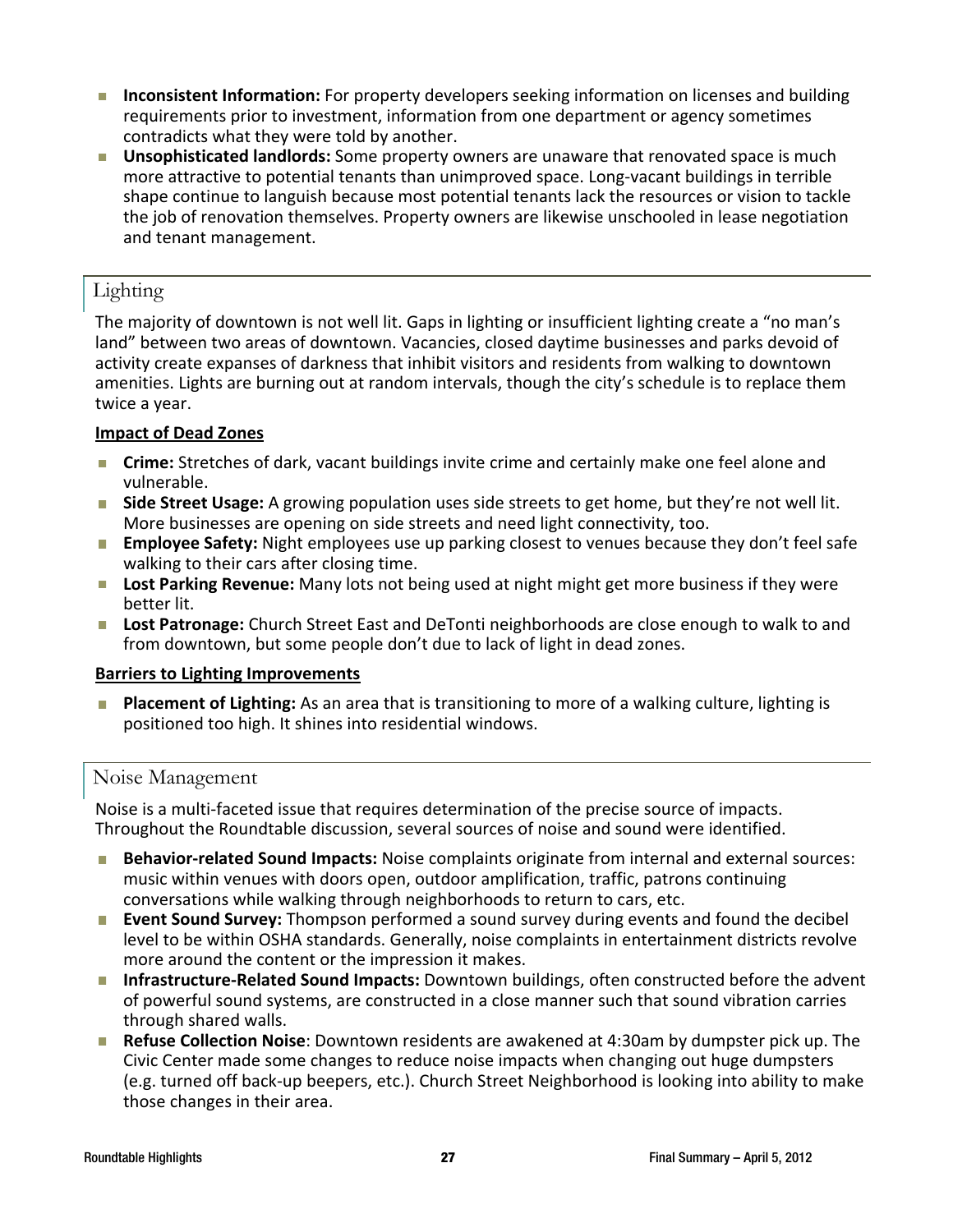## Trash Management

Trash was identified as a significant impediment to enhancing downtown vibrancy. Trash strewn on streets is a visual cue for disorder and lack of care that contributes to a negative perception of safety.

### **Sources of Trash:**

- **Trash Cans on Street:** Trash cans are left on street due to a variety of reasons. Bars open three nights a week are not present to collect trash cans after pick‐up, so leave them out while they are closed. The City does not require a trash management plan for those opening a business. Downtown lacks enough alleys and space to store trash containers, so businesses are forced to leave cans on the curb or bring them inside, which might violate health codes for food businesses.
- **Sidewalk Obstacles:** Garbage cans and grease traps block access on sidewalks. In many cases,  $\Box$  . there are no alleys for businesses to store garbage until collection days.
- **Grease Containers:** Large grease recycling dumpsters are placed on sidewalks for collection. Eventually the containers become nasty and emit especially foul odors in the warm weather. Also, some event vendors improperly dispose of grease, causing storm water pollution.

### **Procedures and Ordinances:**

- $\overline{\phantom{a}}$ **Trash Collection and Seeping Liquid:** Trash is collected downtown free of charge, twice daily in certain zones. A large percentage of what is collected is liquid, which leaks from bags and then is spilled in the collection process. Businesses are not cited for leakage. Periodic cleaning of trashcans and sidewalks by businesses would prevent odors and sticky sidewalks.
- **Trash Ordinances:** There are laws on the books, but they are not enforced. Ordinances are  $\Box$ outdated. Public Works Department has written dos and don'ts and rewritten the ordinance, but it needs to be passed by City Council.

## Transportation

Customers who want to come downtown, but are unwilling to risk DUI, are a missed economic opportunity. A gap in night transportation that connects midtown to downtown contributes to this negative economic impact. Yet supply and demand for transportation is reliant on customers being downtown on a consistent basis. Inconsistent business hours on nights and Sundays were noted as a contributing factor for transportation service providers and patrons being unwilling to come downtown at night.

#### **Public Transit**

- **Public Transit:** Routes close to downtown include: Airport, Hwy 90, Springhill, , Dauphin/Parkway and Crosstown/Dauphin.
- **Transit:** Most public transit in downtown ends at 6;00 p.m.; a few routes run until 10:00 p.m. Community input on the New Downtown Plan recommended transit service that connects neighborhoods to downtown at night.

#### **Taxi Service:**

The Convention Bureau facilitated a taxi task force. Some recommendations, such as passenger/driver bill of rights posted in cabs, were accepted; others, such as requiring new cab companies to have a minimum of 6 vehicles, were not. Mobile Bay Transit's Yellow Cab franchise and numerous smaller independents provide taxi service.

- **Taxi Stands:** Areas exist downtown for taxis to queue, such as bus stops after bus service ends. Improvements in promoting them will increase drivers' and users' awareness of their locations.
- **Barriers to Ingress/Egress:** Taxi drivers expressed that it's aggravating to get in and out of  $\overline{\phantom{a}}$ downtown due to poor signage, traffic congestion at night and drivers' unfamiliarity with downtown.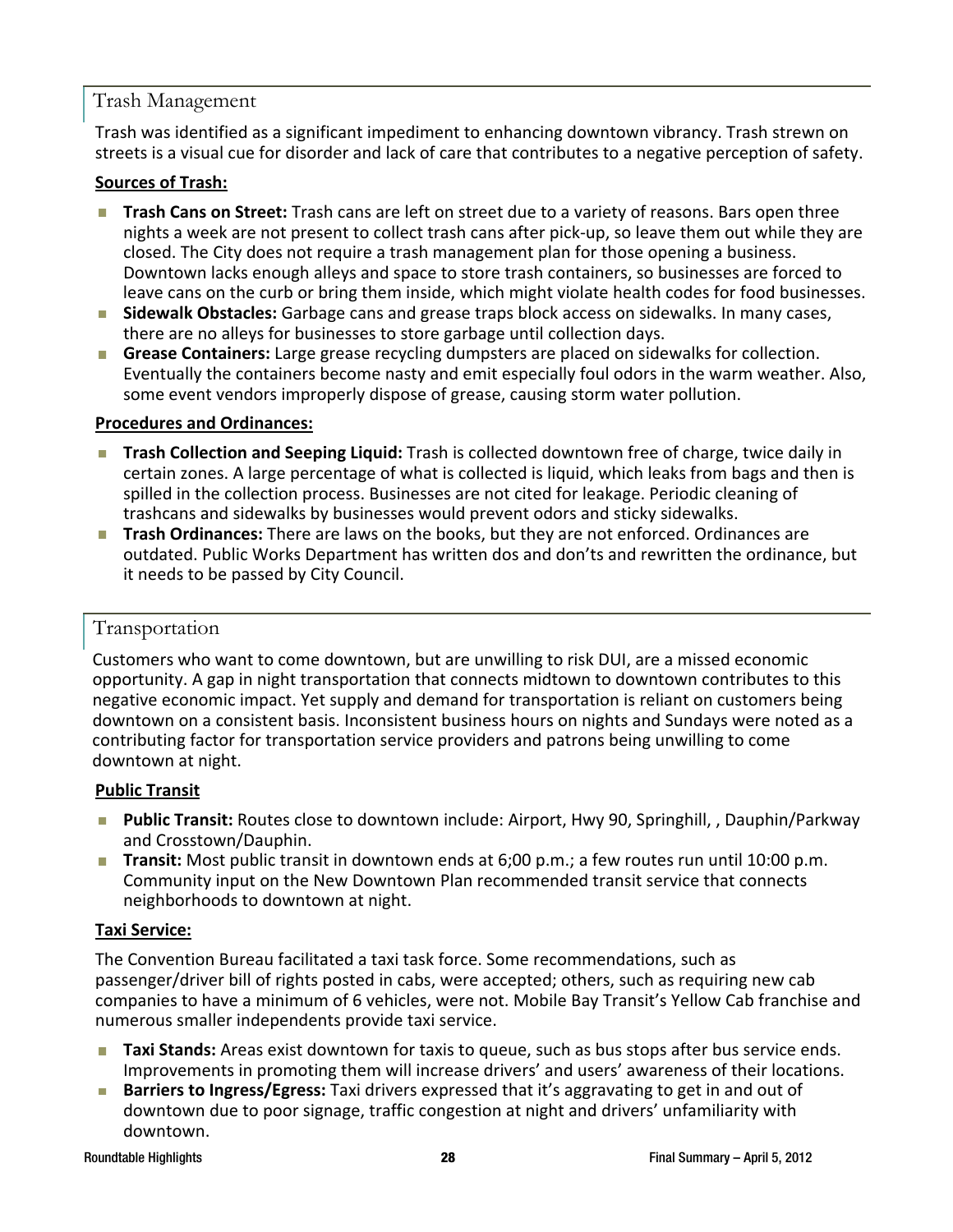**Driver Awareness:** Some drivers wait all day for a couple of airport fares, while numerous short  $\overline{\phantom{a}}$ fares are available downtown. Airport fares occupy cabs longer and contribute to long waits for taxis downtown.

#### **Parking Services**

Property owners typically lease their lots to parking companies, some of whom don't clean or maintain the lot on which commercial parking operations are located. Maintenance standards outlined in ordinances slip through the cracks since inspections for business licenses are not required on properties without buildings.

- **First Impressions**: As common to other nighttime economies' "emerging stage," there is sufficient parking downtown, however a common complaint is not knowing where to find it. For people not accustomed to frequenting downtown, such as the symphony crowd, parking lots look and feel unsafe. Parkers pay someone, but they're not sure if it's staff or a "shady character."
- $\overline{\phantom{a}}$ **Issues in Parking Areas:** Partying in lots has become a growing problem. Some lots located farther out from the core are chained off at night because commercial parking companies believe it to be unsafe for employees to operate the lots.
- $\mathbb{R}^n$ **Valet Service:** Valet service is used at hotels and special events, but restaurants and clubs have not used the service. Valet parking hosted by venues might make some patrons feel safer, but may not be a viable option due to lack of demand to support it and high cost of liability insurance that parking companies must pass on to the host business.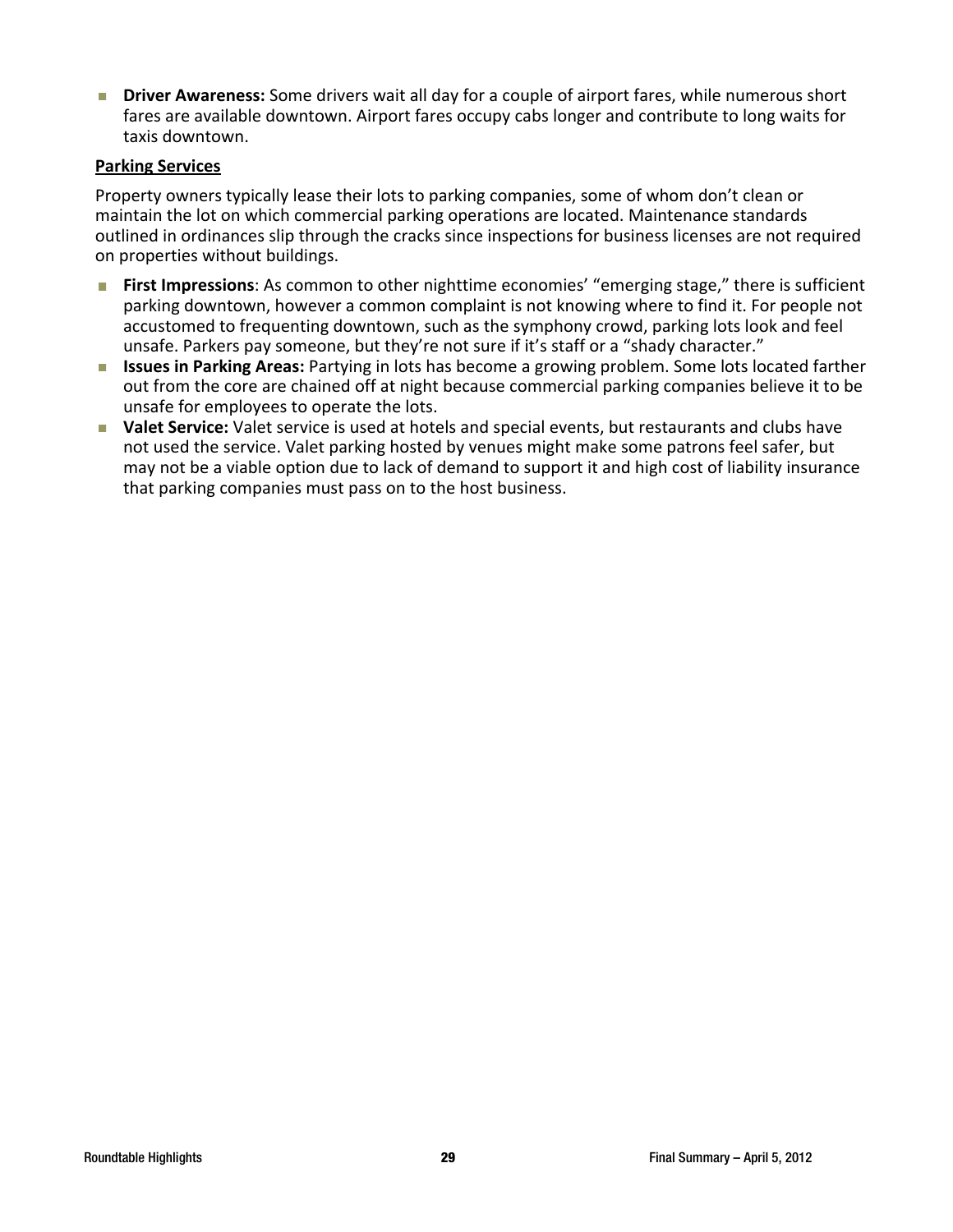## **SPONSOR DIRECTORY**

This process has been possible because of the generous sponsors of the assessment: **Mobile Bay Convention and Visitors Bureau, Budweiser Busch Distributing, Battle House Hotel**, and **Candlewood Suites**. These organizations and companies are to be commended for offering their financial support for a significant project that will result in a more sustainable and vibrant downtown.









## **CONVENTION & VISITORS BUREAU**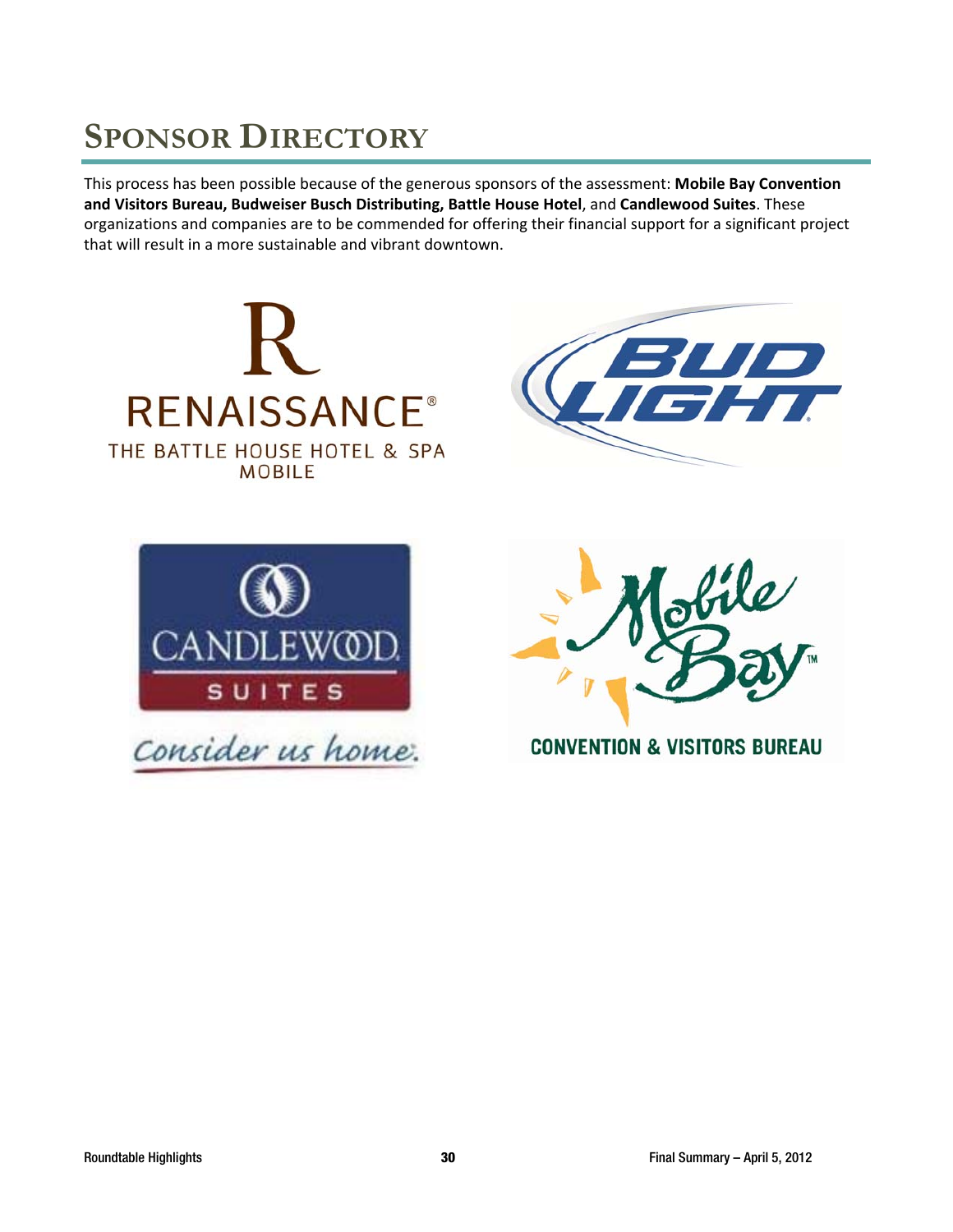## **PARTICIPANT DIRECTORY**

Thanks to all who particiated in the November 17 Orientation and/or January 9‐11 Roundtables. Each person brought unique insights and experiences, and contributed to the general discussion and recommendations in this report. Participation does not imply endorsement nor agreement with summaries or recommendations in the report. The focus represents the core element to which participant was assigned, though some individuals may have participated in more than one section. *Attended Leadership Summit.*

#### **AAA PARKING OF MOBILE**

E. Stanard Bradley, Area Manager **Focus :** Transportation

**AFRICAN AMERICAN HERITAGE TRAIL** Chandra Brown, Chairman **Focus :** Quality of Life

**ALABAMA ALCOHOLIC BEVERAGE CONTROL BOARD** James Rigby, Sergeant **Focus :** Public Safety Tyrone Walker, Agent **Focus :** Public Safety

**ALABAMA POWER** Ryan Allenbach, Energy Sales and Efficiency **Focus :** Public Safety *Sam Covert, Area Manager Focus : Public Safety*

**ARMBERCHT JACKSON** Tom Oldweiler, Attorney **Focus :** Quality of Life

**B‐BOB'S** *Jerry Ehlen, Owner Focus : Entertainment*

**BID SERVICES** Brian Sandifer, Assistant Manager **Focus :** Public Safety

**BRICKYARD** Noell Broughton, Owner **Focus :** Multi‐use Sidewalk

**BUDWEISER** Briant Sawyer, **Focus :** Venue Safety

**BURNS, CUNNINGHAM & MACKEY, PC** *Pete Burns, Partner Focus : Quality of Life*

*CENTRAL PARKING SYSTEM David Buchanan, General Manager Focus : Transportation*

**CENTRALITE SYSTEMS, INC.** *Mike Dow, EVP Sales and Marketing Focus : Multi‐use Sidewalk*

#### **CHURCH STREET EAST NEIGHBORHOOD**

*John Gwin, President Focus : Quality of Life*

**CITY OF MOBILE** Barbara Drummond, Executive Director, Administrative Services and Community Af *Focus : Multi‐use Sidewalk John Windley, Superintendent Focus : Quality of Life Marybeth Bergin, Assistant Traffic Engineering Director Focus : Multi‐use Sidewalk Jennifer White, Traffic Engineering Director Focus : Transportation*

**CITY OF MOBILE ENGINEERING DEPARTMENT** *Rosemary Sawyer, Plan*

*Review/Permitting Section Engineer Focus : Multi‐use Sidewalk*

**CITY OF MOBILE NEIGHBORHOOD AND COMMUNITY SERVICES** Ann Rambeau, Manager **Focus :** Quality of Life

**COWART HOSPITALITY SERVICES, LLC** Mike Cowart, President **Focus :** Public Safety

**CUMMINGS ARCHITECTURE** Ben Cummings, Owner **Focus :** Venue Safety

**CUMULUS RADIO** Vince Duncan, Promotions/Marketing Director **Focus :** Entertainment

**DAHLIA'S PIANO HALL** Scott Morlock, **Focus :** Transportation *Tyger Kunz, Bartender / Manager Focus : Venue Safety*

#### **DOWNTOWN MOBILE ALLIANCE**

Elizabeth Sanders, CEO **Focus :** Transportation *Valerie Kleinschmidt, Project Coordinator Focus : Entertainment Fred Rendfrey, Dir. Economic Development Focus : Entertainment Clayton Ratledge, Manager of BID Services Focus : Quality of Life Carol Hunter, Communications Director Focus : Coordinator Sherri Bumpers, Focus : Entertainment*

#### **EMERGING CHANGE MAKERS NETWORK**

*Jessica Norwood, President Focus : Entertainment*

**FORT CONDE INN** *Alan Waugh, Director Focus : Entertainment*

**GRAND CENTRAL** Bill Monahan, Owner **Focus :** Venue Safety

**HAYLEY'S** Delane Bond, Manager **Focus :** Venue Safety

**HEROES SPORTS BAR** David Rasp, Owner **Focus :** Quality of Life

**HUKA ENTERTAINMENT** A. J. Nilan, Promoter **Focus :** Entertainment

**ION247** *David Barnett, President Focus : Venue Safety*

**JANETTA MITCHELL'S COMPANY** Janetta Mitchell, **Focus :** Entertainment